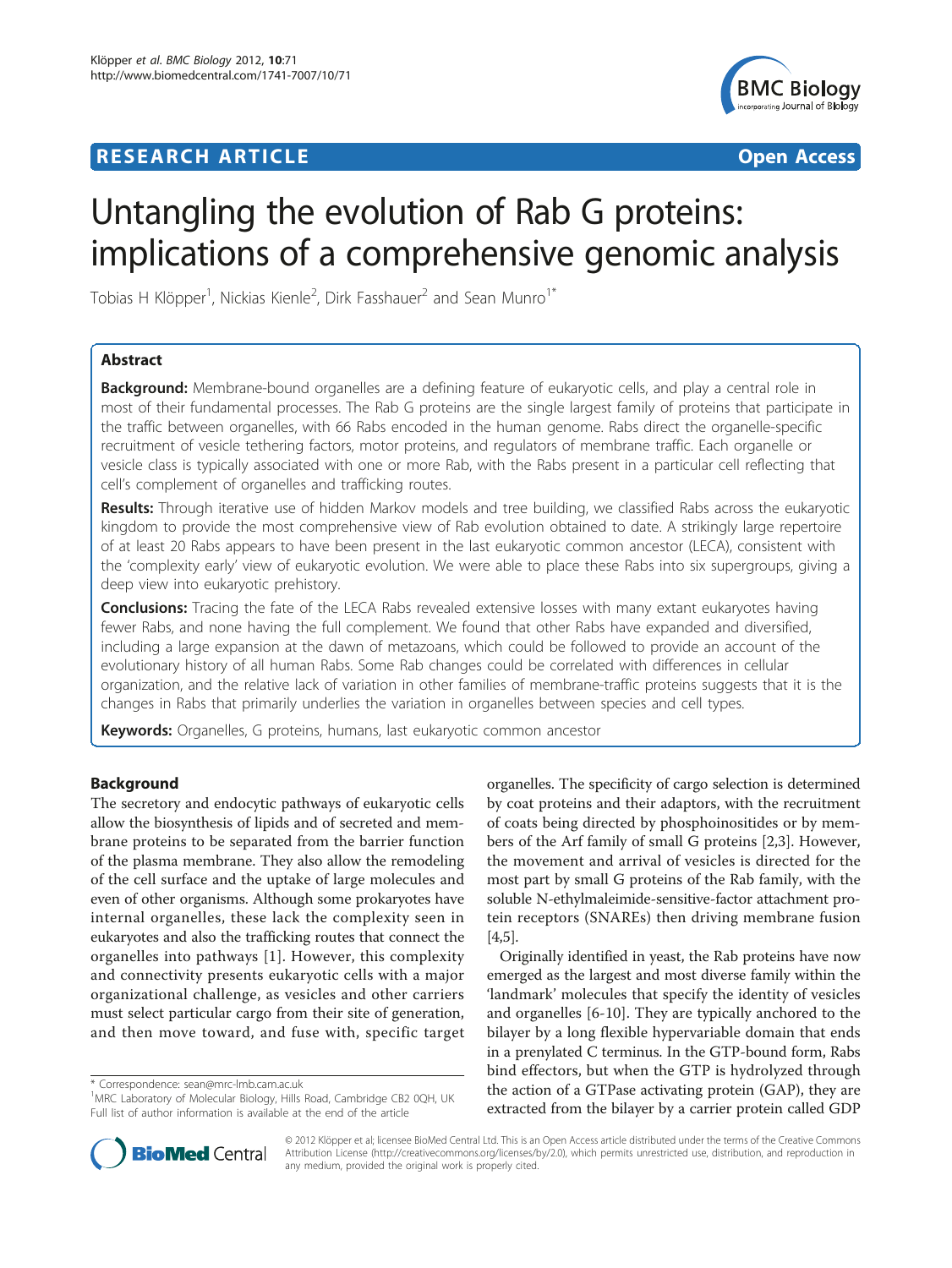dissociation inhibitor (GDI) [[11](#page-14-0)[,12](#page-15-0)]. Thus the activating exchange factors (GEFs) and GAPs of Rabs act in concert to establish a restricted subcellular distribution for each particular Rab-GTP form, and this GTP form then serves as a landmark for the recruitment of those proteins that need to act in that location. Rab-GTP effectors include linkers to motor proteins and tethering factors that attach vesicles to the correct organelle before fusion.

Although Rabs are members of the Ras superfamily of small G proteins, they share features that allow them to be clustered within a monophyletic branch of this family, with their closest relatives being the Ran family which directs nuclear transport [[13-15](#page-15-0)]. The genomes of all eukaryotes encode multiple members of the Rab family, with humans having 66 and even the simplest eukaryotes having more than 10 Rabs. [[16](#page-15-0)-[18](#page-15-0)]. Studies of Rab conservation have shown that their numbers and presence varies considerably between different phyla, and even between different species within phyla [[13,16](#page-15-0)]. Thus, studies on Rabs have great potential to shed light on the evolution of eukaryotic endomembrane systems, and have already provided useful insights into this issue [[17,19,20\]](#page-15-0). However, the complex history of Rabs, including independent losses, duplications and diversifications, means that providing a full catalogue of Rab diversity and evolutionary history is a major challenge.

In this study, we used a classification and phylogenybased approach to define subfamilies of the Rab proteins, and then iteratively built and refined hidden Markov models (HMMs) for these subfamilies to use for searching sequence databases. Finally, we built evolutionary trees using maximum likelihood and distance-based methods. This provided the most comprehensive view of Rab evolution obtained to date, and we have established a Rab Database web server to make the classifiers and full analysis available. Examining the patterns of Rab evolution demonstrates the striking degree of Rab complexity in the last eukaryotic common ancestor (LECA), and provides insights into the evolution of membranes prior to the LECA. In addition, it is clear that many Rabs have proven dispensable during evolution whereas a small set have been well conserved, or have even expanded in particular lineages, and in some cases these changes can be correlated with changes in cellular properties, or can even be used to predict function.

#### Results

# A hidden Markov model-based classification of Rab protein sequences

We started our classification by collecting known Rab protein sequences from 21 widely diverse species. After aligning the sequences and removing those of low quality, we obtained a first set of approximately 500 sequences from which we reconstructed a phylogenetic tree and clustered similar sequences (see Methods for details). We extracted a conserved core Rab motif from the constructed alignment, partitioned it into sub-alignments according to the different initial sequence groups and constructed an HMM for each one. Finally, we used these models to search genome and expressed sequence tag (EST) databases for further Rab sequences. With the expanded dataset we repeated the analysis and refined the set of specific HMMs. This process was repeated until no further improvement in the classification was achieved. Finally, we supplemented our dataset with data from further species, obtaining more than 7600 different Rab sequences from more than 600 species representing all major eukaryotic phyla. For 384 of these species we found genome projects listed in the Genomes On Line Database (GOLD) [\[21](#page-15-0)]. The analysis contained 248 metazoans (of which 131 were included in GOLD: 37 genomes were complete, 3 were draft, and 91 were incomplete), 166 fungi (25, 4, and 90 respectively), 81 plants (16, 1, and 30), 19 apicomplexans (8, 0, and 7), 20 heterokonts (7, 1, and 5), and 11 kinetoplastids (4, 0, and 4).

#### Identifying the Rabs of the last eukaryotic common ancestor

Our classification analysis identified a set of 20 basic Rab types (Figure [1\)](#page-2-0). Deducing which of these Rab types were present in the LECA was complicated by the fact that the placement of the root in the eukaryotic tree of life is still under debate [[22](#page-15-0)-[24](#page-15-0)]. What is perhaps the most widely accepted hypothesis places the eukaryotic root between the bikonts and unikonts [\[23,25,26\]](#page-15-0). Other possible scenarios reported to date include rooting the tree within or close to Excavata [[27](#page-15-0),[28\]](#page-15-0), and studies of rare genomic changes have led to the proposal of a root between Archaeplastidia and all other eukaryotes [[29](#page-15-0)]. We inspected the effect of these different hypotheses on the set of likely LECA Rabs, and found that the presence of the same 20 Rabs in the LECA was supported by two of the three trees (Figure [2\)](#page-3-0). The exception was the tree based on the Archaeplastida outgroup, in which the number of LECA Rabs reduced to 14 of these 20. However, it should be noted that in this model the position of the excavates was uncertain, with the authors stressing the need for 'extreme caution' [\[29](#page-15-0)], and if the excavates were placed with the Archaeplastida, then the number of LECA Rabs would again be 20.

It is also formally possible that Rabs have moved between kingdoms by horizontal gene transfer, but the trees for the 20 Rabs generally fit well with species evolution. In addition, horizontal gene transfer after endosymbiosis would probably have involved a non-unikont species as the donor and so would not have increased the number of Rab families in the bikonts. If one divides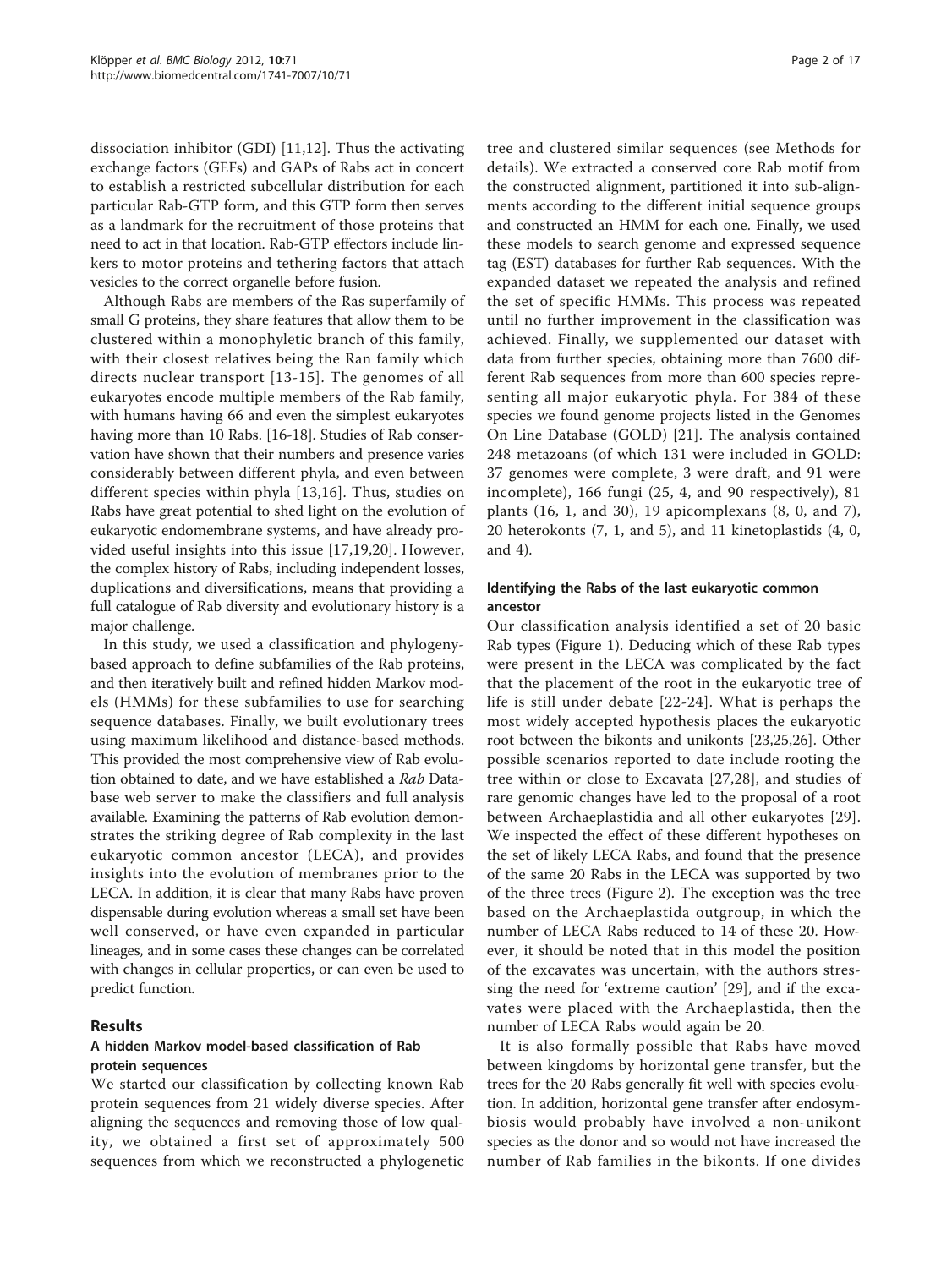<span id="page-2-0"></span>

eukaryotic phyla into the four proposed supergroups (Unikonta, Excavata, Archaeplastida and SAR+CCTH [[28\]](#page-15-0)), then of the 20 putative LECA Rabs, 19 are present in at least three (Figure [3](#page-4-0) and Additional file [1](#page-14-0)). The exception was Rab29, whose only occurrences outside of unikonts were found in Naegleria gruberi (an excavate) and Thecamonas trahens (a member of the phylum Apusozoa, whose relationship to other phyla is unclear) [\[23,30\]](#page-15-0). Thus, Rab29 seems to be the only equivocal Rab in our

proposed set of 20 LECA Rabs. Given these observations and caveats, we have based our further discussion on the cautious assumption that all 20 basic Rab types were in the LECA.

For each of these 20 basic types we constructed HMMs. However, this basic set has diversified over time in all major phyla, and especially in metazoans. For the majority of these diversifications, it is clear from which LECA Rab they descended; however, we found a number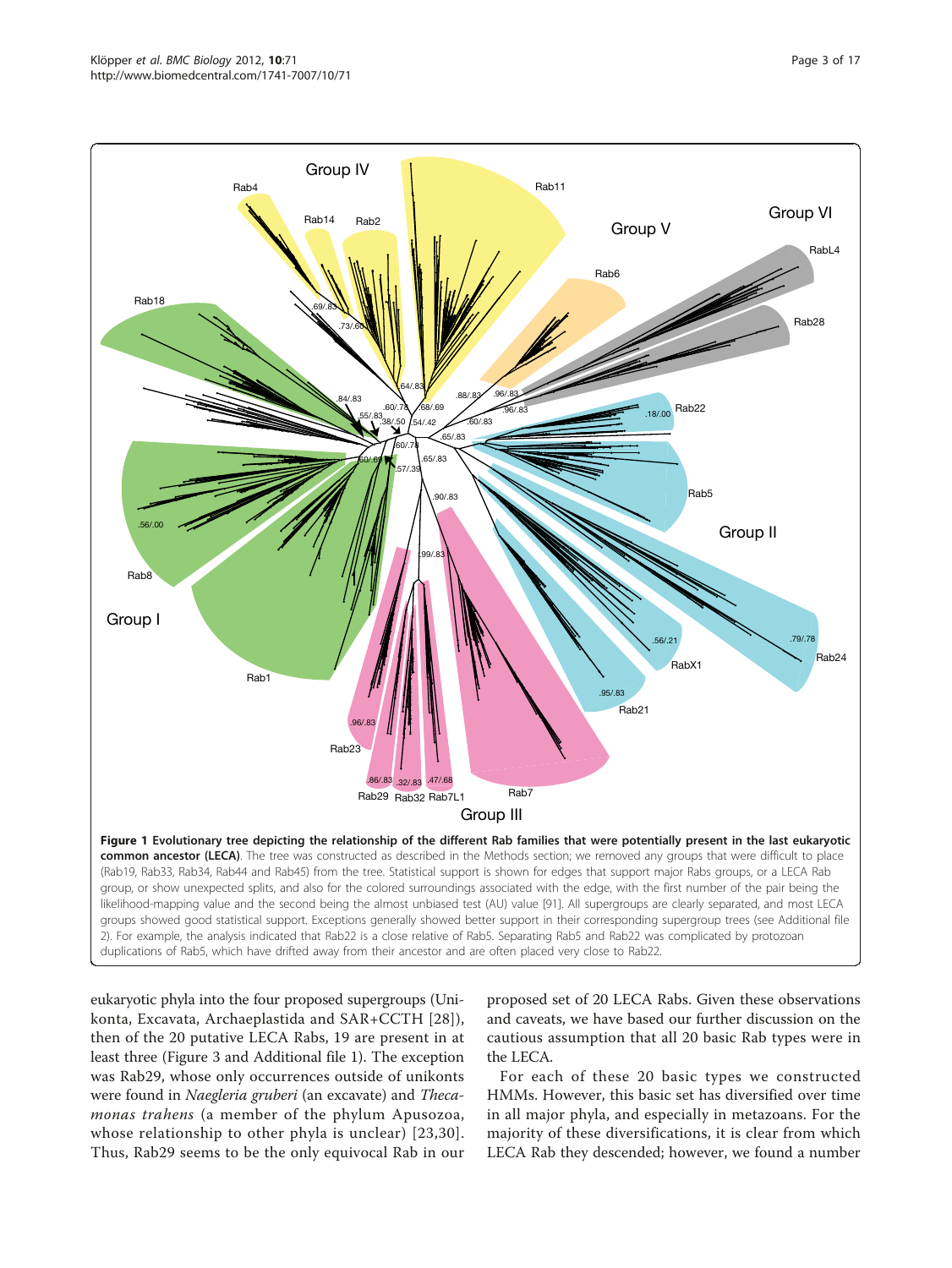<span id="page-3-0"></span>

of lineage-specific Rab types that have diverged substantially from their ancestors, making them difficult to place with one of the LECA Rabs. This problem is especially present in protozoan lineages for which only few species have been sequenced to date. For a few metazoan duplications, we used an approach based on sequence similarity to identify their ancestral Rab type (see Methods for details). To better distinguish basic Rabs from those that developed later, we supplemented the generated HMMs with 15 further models that recognize metazoan-specific types, and especially those that were difficult to place. Other eukaryotic lineages with extensive genome sequence coverage, such as fungi and plants, do not possess such diversified Rab sets, and so for these cases we did not need to generate further specific HMMs.

All our models showed at least 95% sensitivity and positive predictive value (see Additional file [2](#page-14-0)). Thus, the structure of the Rab family tree developed from our analysis appears to be robust, allowing considerable confidence in its implications. We have implemented a web interface called the Rab Database which provides access the collected information and allows searches with new proteins against our HMM-based classifiers ([http://](http://bioinformatics.mpibpc.mpg.de/rab/) [bioinformatics.mpibpc.mpg.de/rab/\)](http://bioinformatics.mpibpc.mpg.de/rab/).

The history of Rab evolution shows some striking features, including an unexpectedly large number of different Rabs present in the LECA. These twenty LECA Rabs can be arranged into six supergroups, which has implications for the evolution of the membrane system prior to the LECA. During the subsequent divergence of eukaryotes many of the LECA Rabs have been lost in particular lineages, whereas other families have expanded, and in some cases it is possible to correlate this with loss or gain of particular cellular processes. These points are discussed in detail below.

#### The last eukaryotic common ancestor had a large repertoire of Rabs

Our analysis identifies a set of 20 Rab proteins that are likely to have been present in the LECA based on the arguments above (Figure [1,](#page-2-0) Figure [3\)](#page-4-0). Of these proteins, Rab1, Rab2, Rab4, Rab5, Rab6, Rab7, Rab8, Rab11, Rab18, Rab21, Rab23, and Rab28 are known likely candidates, and Rab14, Rab32, and RabL4 have just recently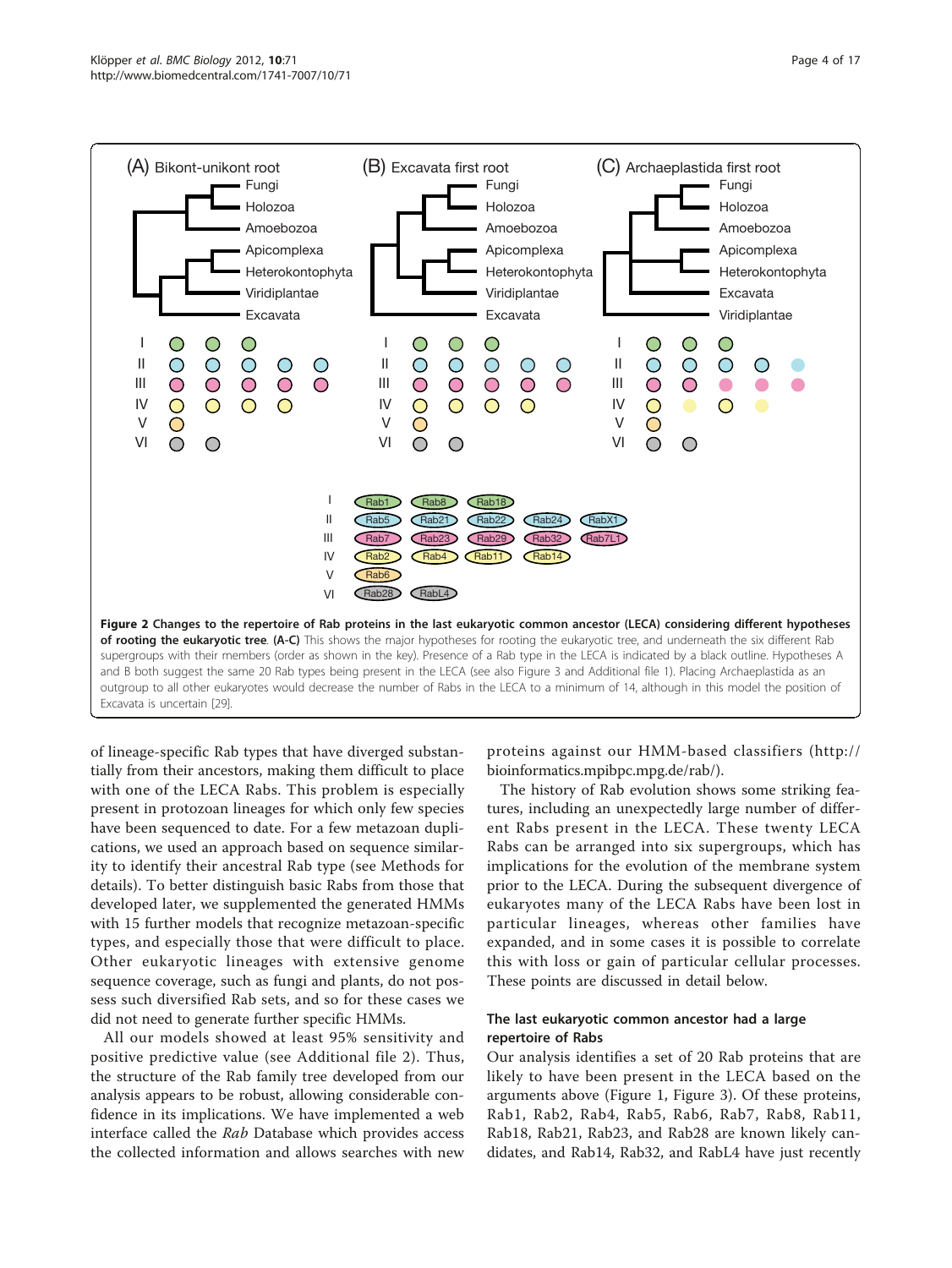<span id="page-4-0"></span>

|                  | LECA                                | Choanoflag<br>ellatea                           | Basal<br>Metazoa                                                 | Vertebrata                                                                              | <b>Basal fungi</b>         | Basidio-<br>mycota | Saccharo-<br>mycotina   |                   |                            | Chlorophyta Bryophyta Angiospermae Heterokonto                                                             | phyta                                             |                             | Apicomplexa Kinetoplastida |
|------------------|-------------------------------------|-------------------------------------------------|------------------------------------------------------------------|-----------------------------------------------------------------------------------------|----------------------------|--------------------|-------------------------|-------------------|----------------------------|------------------------------------------------------------------------------------------------------------|---------------------------------------------------|-----------------------------|----------------------------|
| <b>Group I</b>   | Rab1                                | Rab1                                            | Rab1<br>Rab35<br>Rab33<br>Rab19                                  | Rab1a<br>Rab1b<br>Rab35<br>Rab33a<br>Rab33b<br>Rab19<br>Rab43                           | Ypt1                       | Ypt1               | Ypt1                    | Rab1              | Rab1                       | Rab1A<br>Rab1B<br>Rab1C                                                                                    | Rab1A<br>Rab1B                                    | Rab1A<br>Rab1B              | Rab1A                      |
|                  |                                     | Rab <sub>8</sub>                                | Rab30<br>RabX6<br>Rab8                                           | Rab30<br>Rab <sub>8</sub> a<br>Rab8b<br>Rab13                                           | Sec4                       | Sec4               | Sec4                    | Rab <sub>8</sub>  | Rab <sub>8</sub>           | Rab <sub>8</sub> A<br>Rab8B                                                                                | Rab <sub>8</sub> A<br>Rab8B<br>Rab <sub>8</sub> C | Rab <sub>8</sub>            |                            |
|                  | Rab <sub>8</sub>                    |                                                 | Rab15<br>Rab10<br>Rab <sub>3</sub><br>Rab26<br>Rab <sub>27</sub> | Rab12<br>Rab15<br>Rab10<br>Rab3a<br>Rab3b<br>Rab3c<br>Rab3d<br>Rab26<br>Rab37<br>Rab27a |                            |                    |                         |                   |                            |                                                                                                            |                                                   |                             |                            |
|                  |                                     |                                                 | Rab <sub>34</sub><br>RabX4<br>Rab45<br>Rab44                     | Rab27b<br>Rab34<br>Rab36<br>Rab45<br>Rab44a<br>Rab44b                                   |                            |                    |                         |                   |                            |                                                                                                            |                                                   |                             |                            |
|                  | Rab18                               | Rab18                                           | Rab18<br>Rab40                                                   | Rab18<br>Rab40a<br>Rab40aL<br>Rab40c<br>Rab40d                                          | Rab18                      | Rab18              |                         | Rab18             | Rab18                      | Rab18A<br>Rab18B                                                                                           | Rab18                                             | Rab18                       | Rab18                      |
| <b>Group II</b>  | Rab <sub>5</sub>                    | Rab <sub>5</sub>                                | Rab <sub>5</sub>                                                 | Rab <sub>5</sub> a<br>Rab5b<br>Rab5c<br>Rab17                                           | Ypt51<br>Ypt52             | Ypt51<br>Ypt52     | Ypt51<br>Ypt10<br>Ypt52 | Rab <sub>5</sub>  | Rab <sub>5</sub>           | Rab <sub>5</sub> A<br>Rab <sub>5</sub> B                                                                   | Rab <sub>5</sub>                                  | Rab <sub>5</sub> A<br>Rab5B | Rab5A<br>Rab5B             |
|                  | Rab21<br>Rab22                      | Rab21<br>Rab <sub>22</sub>                      | Rab21<br>Rab <sub>22</sub>                                       | Rab21<br>Rab <sub>22a</sub><br>Rab22b                                                   |                            |                    |                         | Rab21<br>Rab22    | Rab21<br>Rab22             | Rab21<br>Rab <sub>22</sub>                                                                                 | Rab <sub>21</sub><br>Rab <sub>22</sub>            | Rab22                       | Rab21                      |
|                  | Rab <sub>24</sub><br>RabX1          | RabX1                                           | Rab <sub>24</sub><br>Rab20<br>RabX1                              | Rab <sub>24</sub><br>Rab20                                                              | RabX1                      | RabX1              | RabX1                   | Rab <sub>24</sub> |                            |                                                                                                            | RabX1                                             |                             |                            |
| <b>Group III</b> | Rab7                                | Rab7<br>Rab9                                    | Rab7<br>Rab9                                                     | Rab7a<br>Rab7b<br>Rab9a<br>Rab9b                                                        | Ypt7<br>Ypt9               | Ypt7<br>Ypt9       | Ypt7<br>Ypt9            | Rab7              | Rab7                       | Rab7A1<br>Rab7A2<br>Rab7B1<br>Rab7B2                                                                       | Rab7                                              | Rab7                        | Rab7                       |
|                  | Rab <sub>23</sub><br>Rab29<br>Rab32 | Rab <sub>23</sub><br>Rab <sub>29</sub><br>Rab32 | Rab <sub>23</sub><br>Rab29<br>Rab32                              | Rab <sub>23</sub><br>Rab32                                                              | Rab <sub>23</sub><br>Rab32 |                    |                         | Rab <sub>23</sub> | Rab <sub>23</sub>          |                                                                                                            | Rab <sub>23</sub><br>Rab32                        | Rab <sub>23</sub>           | Rab <sub>23</sub><br>Rab32 |
|                  | Rab7L1                              | Rab7L1                                          | Rab7L1                                                           | Rab38<br>Rab7L1                                                                         |                            |                    |                         |                   |                            |                                                                                                            | Rab7L1                                            |                             |                            |
| <b>Group IV</b>  | Rab <sub>2</sub>                    | Rab <sub>2</sub>                                | Rab <sub>2</sub><br>Rab39                                        | Rab <sub>2</sub> a<br>Rab <sub>2</sub> b<br>Rab39a<br>Rab39b<br>Rab42                   | Ypt <sub>2</sub>           | Ypt <sub>2</sub>   | Ypt <sub>2</sub>        | Rab <sub>2</sub>  | Rab <sub>2</sub>           | Rab <sub>2</sub> A<br>Rab <sub>2</sub> B                                                                   | Rab <sub>2</sub> A<br>Rab <sub>2</sub> B          | Rab <sub>2</sub>            | Rab <sub>2</sub>           |
|                  | Rab4                                | Rab4                                            | Rab4                                                             | Rab4a<br>Rab4b                                                                          | Ypt4                       | Ypt4               | Ypt4                    |                   |                            |                                                                                                            |                                                   | Rab4                        | Rab4                       |
|                  | Rab11                               | Rab11                                           | Rab11                                                            | Rab11a<br>Rab11b<br>Rab <sub>25</sub>                                                   | Ypt3                       | Ypt3               | Ypt31<br>Ypt32          | Rab11             | Rab11A<br>Rab11C<br>Rab11D | Rab11A1<br>Rab11A2<br>Rab11B1<br>Rab11B2<br>Rab11B3<br>Rab11C1<br>Rab11C2<br>Rab11D1<br>Rab11D2<br>Rab11D3 | Rab11A<br>Rab11B<br>Rab11C                        | Rab11A<br>Rab11B            | Rab11                      |
|                  | Rab14                               | Rab14<br>Rab <sub>6</sub>                       | Rab14<br>Rab <sub>6</sub>                                        | Rab14<br>Rab <sub>6</sub> a                                                             | Ypt6                       | Ypt6               | Ypt6                    | Rab6              | Rab <sub>6</sub>           | Rab <sub>6</sub> A                                                                                         | Rab <sub>6</sub>                                  | Rab6                        | Rab14<br>Rab6              |
| <b>Group V</b>   | Rab6                                |                                                 |                                                                  | Rab <sub>6</sub> b<br>Rab6c<br>Rab41                                                    |                            |                    |                         |                   |                            | Rab6B                                                                                                      |                                                   |                             |                            |
| <b>Group VI</b>  | Rab28                               | Rab <sub>28</sub>                               | Rab <sub>28</sub>                                                | Rab28                                                                                   |                            |                    |                         | Rab28             |                            |                                                                                                            | Rab28A<br>Rab28B                                  |                             | Rab28                      |
|                  | RabL4                               | RabL4                                           | RabL4                                                            | RabL4                                                                                   | RabL4                      |                    |                         | RabL4             |                            |                                                                                                            | RabL4                                             |                             | RabL4                      |

Figure 3 Last eukaryotic common ancestor (LECA) Rabs and their evolution in different phyla. In this overview, we show the changes of LECA Rabs in a number of different phyla. The most elaborate changes to the repertoire are displayed. For example, the transition to metazoan multicellularity gave rise to a large number of new, mainly secretory, Rabs. This can be seen by the change from choanoflagellates (Monosiga brevicollis) to metazoans. Similarly, there was a loss of LECA Rabs in fungi; basal fungi still possess a large number of these Rabs, but Basidiomycota have already lost three and the Saccharomycotina another one. Early in their evolution, plants lost a number of LECA Rabs, but then expanded the remaining Rabs into families. Particularly in plants there was a number of Rabs that we could only locate in one species: Rab24 was found only in the algae Coccomyxa, Rab28 was found only in the algae Micromonas, and for angiosperms we could identify a Rab21 only in Oryza sativa. It seems likely that these groups will get better support once more genome sequences become available.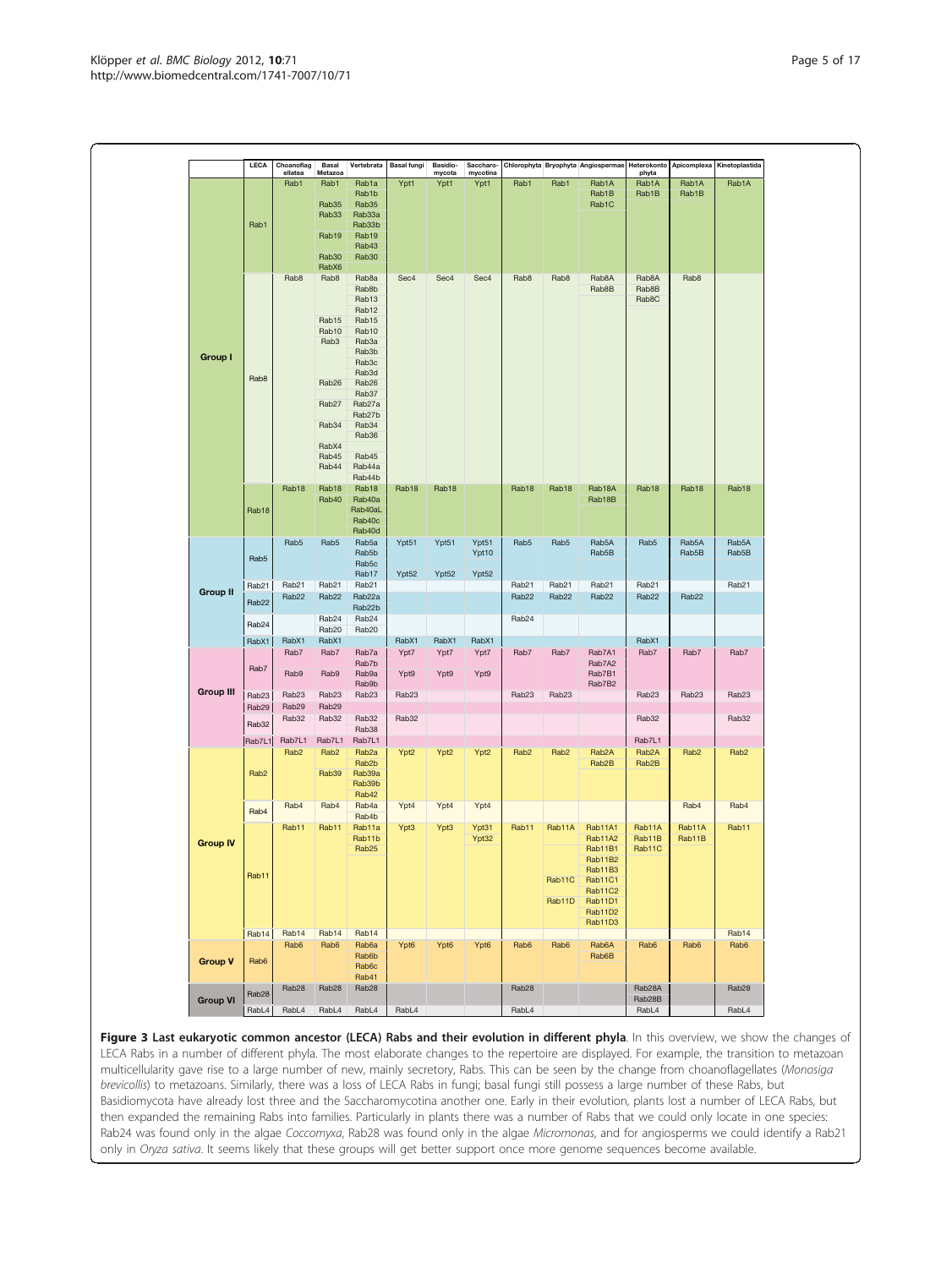been added to this list [[16](#page-15-0)]. To these proteins we can now add Rab22, Rab24, Rab29, RabX1, and Rab7L1. This total of 20 is larger than that found in many extant eukaryotic phyla, such as plants and fungi. This indicates that the endomembrane system of the LECA was relatively complex, consistent with studies of proteins involved in other cellular processes such as the cytoskeleton, all of which have indicated that the LECA was a particularly complex and sophisticated cell [\[24,31\]](#page-15-0).

It is well established that the LECA must have had a Golgi apparatus, and the capacity for both endocytosis and phagocytosis [[32\]](#page-15-0). This would be consistent with the roles that many of these Rabs have been reported to play in extant eukaryotes. Thus Rab1, Rab2, and Rab6 are on the Golgi, and Rab8 acts in Golgi to plasma membrane traffic, while Rabs 4, 5, 7, 11, 14, 21, and 22 are in the endosomal system, and are thus likely to have acted in endocytic and phagocytic processes of the LECA cell. These processes will have allowed uptake of food sources, as well of recycling of components to the cell surface, and possibly the fusion of a contractile vacuole to expel water [[33,34](#page-15-0)]. Likewise, RabL4 (also known as intraflagellar transport (IFT)27) and Rab23 are known to be involved in cilia/flagella formation or function in extant eukaryotes, consistent with other proteins specific to these structures being found in all eukaryotic kingdoms and thus present in the LECA [\[35\]](#page-15-0).

Of the remaining seven LECA Rabs, Rab32 and its paralogs in extant eukaryotes (for example, Rab38) are well established to be involved in forming lysosome-related organelles (LROs) such as melanosomes, platelet dense granules and alveolar lamellar bodies [\[36](#page-15-0),[37](#page-15-0)]. Rab29 and Rab7L1 are distantly related (see below), and the latter has been proposed to also have a role in granules derived from endosomal system [[38](#page-15-0)]. It can only be speculated as to how the LECA may have used LROs, but obvious possibilities include pigment granules to block sunlight, secretory granules to combat competitors, or granules that fused with phagosomes to aid killing of phagocytosed bacteria in the manner of neutrophils [\[39\]](#page-15-0). Of the few non-metazoans that have conserved this Rab, phytophthora contain a large number of granules in their motile zoospores, which are released during encystation to rapidly reform the cell wall, concomitant with a loss of motility [[40](#page-15-0)].

This leaves four Rabs (Rab18, Rab24, Rab28 and RabX1) whose role even in extant eukaryotes is unclear, although their ancient origins suggest that they may have more fundamental roles than previously thought. Of these, Rab18 is the best characterized, with several reports suggesting a role on the endoplasmic reticulum (ER), either in lipid droplet formation or in Golgi to ER traffic [\[41,42](#page-15-0)]. However, despite Rab18 being well conserved in many eukaryotic phyla, human patients lacking Rab18 do not show obvious defects in lipid storage or general secretion, and so the role of Rab18 remains unclear [\[43](#page-15-0)]. However, it is

possible that Rab40 may have a partially redundant role with Rab18, as in humans it seems to have expanded from Rab18 during metazoan evolution (see below). Of the remaining three LECA Rabs, Rab24 has been linked to autophagy, but cannot be obligatory for this process as it is conserved in only a very few non-metazoan phyla, and Rab28 has been linked to endosome function in trypanosomes, but little is known of its role in metazoans [[44,45](#page-15-0)]. Finally, RabX1 is conserved in only a few sequenced genomes across several phyla, including various invertebrates but not vertebrates. In Drosophila, it is expressed primarily in the nervous system, and a P-element insertion next to the gene perturbs development of the peripheral nervous system [\[46,47\]](#page-15-0).

#### Rab expansion during the period of evolution leading to the last eukaryotic common ancestor

Many eukaryotic-specific genes were already present in the LECA as families, which indicates that they must have duplicated and diverged in the period between the earliest eukaryote(s) and the LECA. The Rabs are a particularly extreme case of this, and our analysis allows insights into how this family emerged. During the iterative refinement of our analysis, it became apparent that the twenty LECA Rabs fell into a set of six larger supergroups, suggesting a primitive pre-LECA eukaryote with just six Rabs. The tree (Figure [1](#page-2-0)) shows the relationship between the different LECA Rabs, and provides statistical support for this observation. Interestingly, each of these six supergroups comprised Rabs that are mostly associated with one particular process, consistent with diversification from a simpler system in which there was a single Rab for each of the following: secretion (group I), early endosomes (group II), late endosomes (group III), recycling from endosomes to the surface (group IV), recycling from endosomes to Golgi (group V), and traffic associated with cilia/flagella (group VI).

# Rab family evolution during the diversification of the eukaryotes

Comparing the LECA Rabs with those present in extant eukaryotic phyla revealed two striking patterns. Firstly, many Rabs have been lost in at least some lineages, despite being conserved in others, with relatively few Rabs seeming to be indispensible (Figure [4](#page-6-0)). Secondly, some Rab families have expanded greatly in particular kingdoms (Figure [3\)](#page-4-0). In both cases, it was sometimes possible to correlate these genetic changes to changes in cell structure and function. Below we discuss these two aspects of Rab evolution in detail.

#### Rab losses during eukaryotic evolution

Although the LECA seems to have had at least 20 Rabs, most of these are clearly not essential for eukaryotic life, as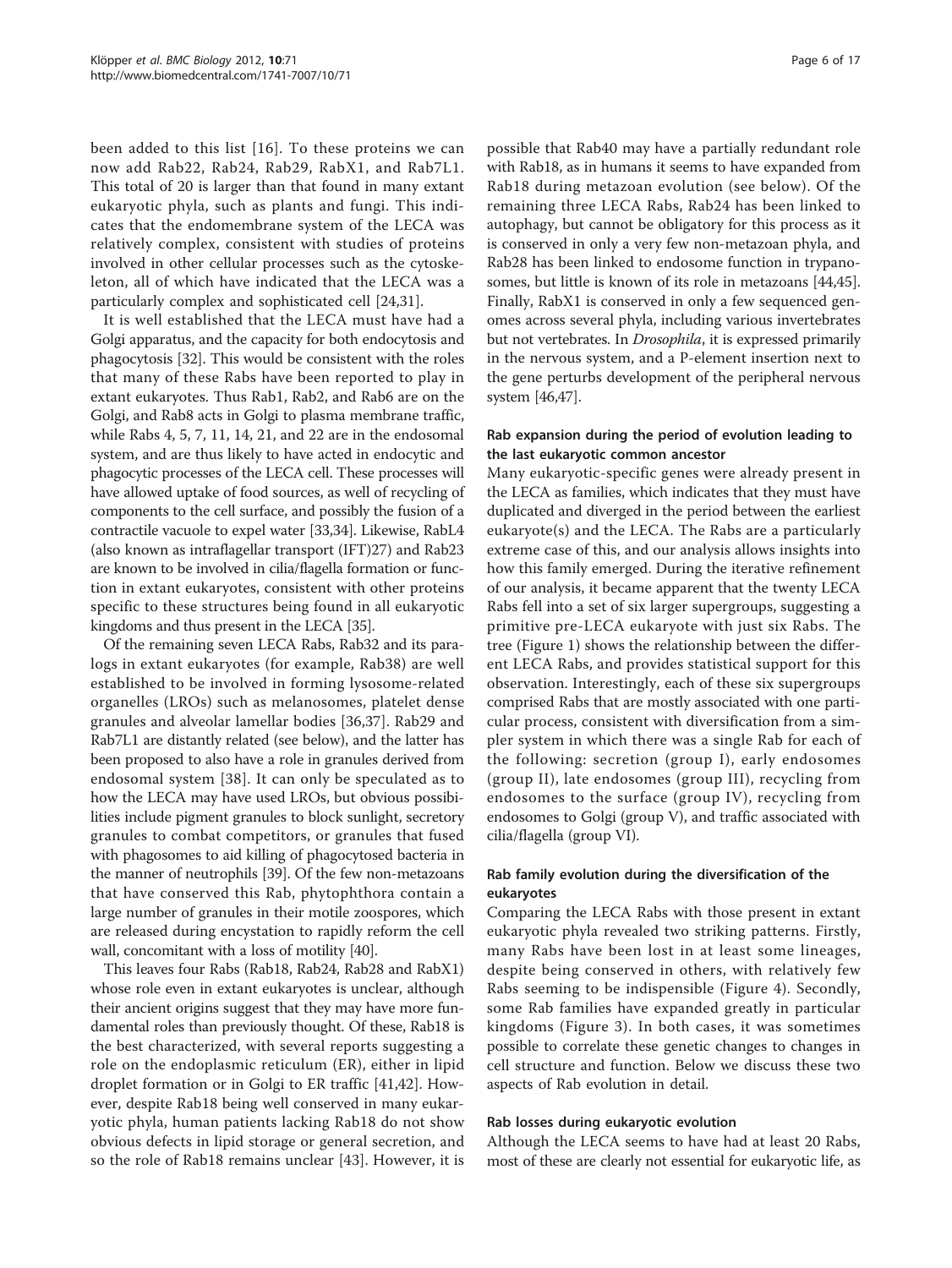<span id="page-6-0"></span>

many have been lost in one or more kingdoms (Figure 4). Indeed, of the twenty Rabs present in the LECA, only five seem near-indispensible, in that they are present in almost all well-characterized genomes reported to date. These are Rab1, Rab5, Rab6, Rab7 and Rab11, which correspond precisely to five of the six supergroups present in the LECA, with the remaining supergroup probably being that linked to cilia/flagella. This again suggests that membrane traffic is fundamentally underpinned by just five Rabs. Note that even these 'indispensible' five show some losses in a few very reduced or parasitic eukaryotes such as the microsporidian *Encephalitozoon cuniculi*, and although all five are present in the budding yeast Saccharomyces cerevisiae, remarkably three of the five (Rab5, Rab6 and Rab7) are not actually essential for the viability of this yeast. In addition to these core five Rabs, there are three Rabs that are only rarely lost in free living eukaryotes: Rab2 and Rab18 (both lost in budding yeasts) and Rab8 (lost in kinetoplastids). It may be that these three can be lost because the 'indispensible' Rab in their group can sometimes take over their role, and, indeed, it has been shown for S. cerevisiae that a single chimeric Rab can perform the roles of both Rab1 and Rab8 [[48,49\]](#page-15-0).

Consistent with the LECA having a large Rab repertoire, there is evidence that several eukaryotic kingdoms contain more Rabs than do many of that kingdom's individual species (Figure 4). For instance, basal fungi have already lost seven of the twenty LECA Rabs (Rab14, Rab21, Rab22, Rab24, Rab28, Rab29 and Rab7L1), but it is apparent that further Rabs were lost during the expansion of the fungal kingdom. All non-basal fungi have also lost Rab23, Rab32 and RabL4. In addition, Rab18 has been lost in all Saccharomycotina, while Rab2, Rab4 and RabX1 are still present in Yarrowia lipolytica but seem to have been lost in all later Saccharomycotina, including S. cerevisiae, leaving the latter with orthologs of only six of the LECA Rabs. For plants, only 14 out of the 20 LECA Rabs are present in the Chlorophyta. Interestingly, all more derived plants have lost three additional LECA members (Rab24, Rab28 and RabL4). In addition, angiosperms have also lost Rab23, and so even these complex multicellular eukaryotes lack almost half of the Rabs present in the LECA.

In some cases, it is possible to correlate loss of particular sets of Rabs with changes in cellular organization. Rabs linked to cilia and flagella (RabL4 (IFT27) and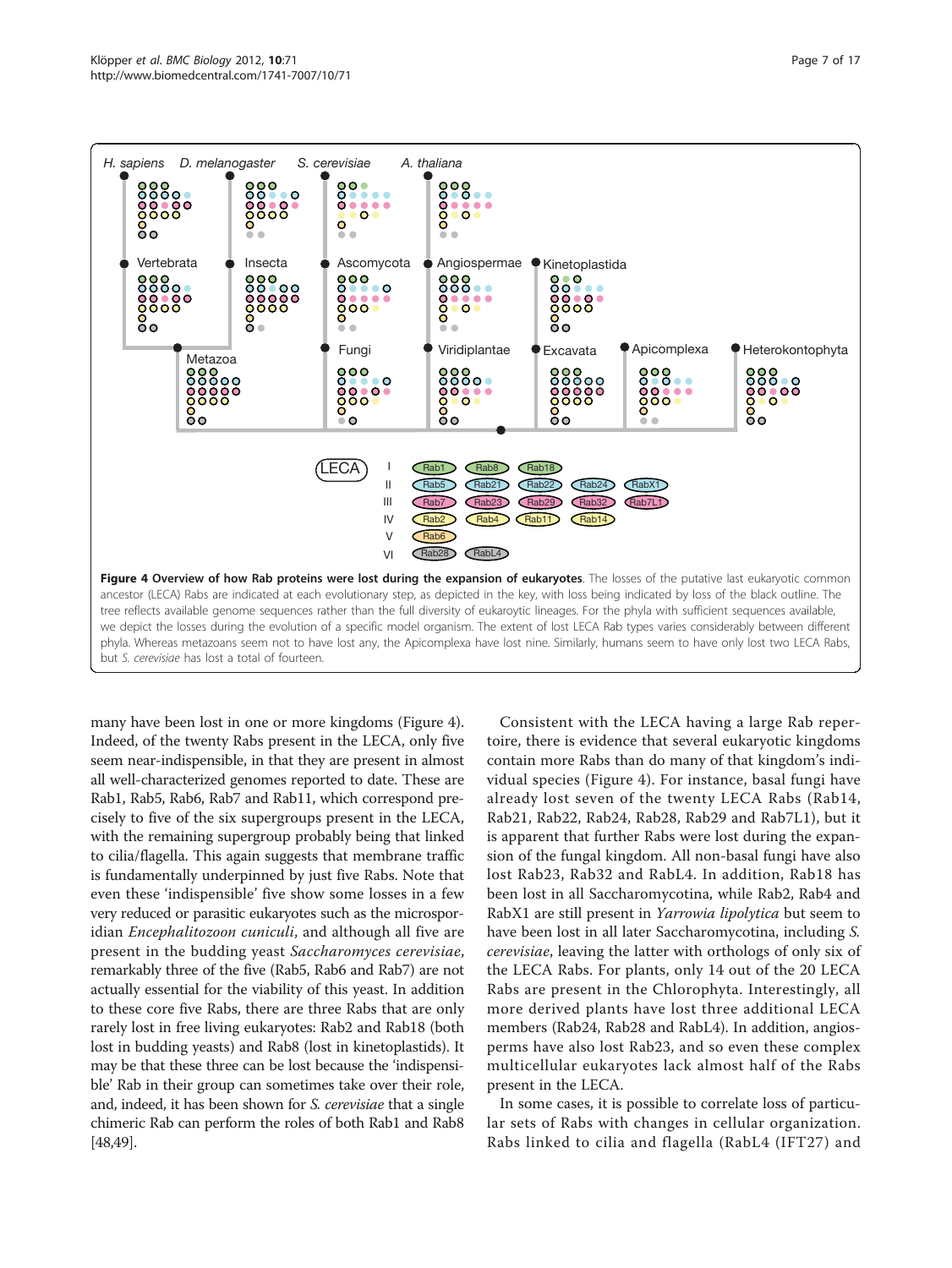Rab23), have been lost in those organisms that have also lost these structures, in particular most plants and fungi. This loss is often associated with the organism gaining a cell wall, and such a structure would also prevent phagocytosis of large objects. This provides a possible explanation for the loss of Rab14 in these lineages, as this Rab is recruited to phagosomes in both mammals and Dictyoste-lium [\[33,50\]](#page-15-0). In other cases, genome compaction may have driven Rab loss, as particularly small Rab repertoires are present in organisms with compacted genomes such as the microalgae Ostreococcus, or the budding yeasts, although it is also possible that this is an indirect consequence of a general simplification of the intracellular membrane-traffic systems of these organisms.

#### Rab expansions

While many Rabs show a history of extensive independent losses, there have also been many cases in which Rab families have expanded by gene duplication and diversification. Metazoans show expansions in twelve different LECA Rabs, plants in eight, heterokonts in five, apicomplexans in three, fungi in two and kinetoplastids in just one (Figure [3;](#page-4-0) Figure [4](#page-6-0)). We discuss these expansions briefly for each of the six supergroups of Rabs.

#### Group I: Rab1, Rab8, Rab18

This supergroup has a particularly complex history of expansions and losses. Rab1 is the 'indispensible' member of the supergroup, and seems to have been duplicated a number of times in metazoans (Rab19, Rab30, Rab33, Rab35, RabX6). The addition of Rab35 seems to predate the rise of metazoans, as we could also identify it in Capsaspora owczarzaki, which branched off from the premetazoan lineage after fungi but before choanoflagellates. RabX6 appeared in metazoans, but is one of the few Rabs that is lost in vertebrates. Rab1 has duplicated independently in most other phyla, including apicomplexans (Rab1B) and heterokonts (Rab1B) [[51\]](#page-15-0). In angiosperms, there are three different Rab1 proteins, apparently expanded from one in Bryophyta.

Rab8 has probably the most complex history of the LECA Rabs. It has been independently triplicated in heterokonts and, similar to Rab1, it has been duplicated in angiosperms but not in Bryophyta. More strikingly, it has a large set of duplications in metazoans (Rab3, Rab10, Rab15, Rab26, Rab27, Rab34, Rab44, Rab45, RabX4). Rab44 and Rab45 are two of three Rabs that have an additional domain present, with two EF hand motifs present in the N-terminal region of the protein. Many of these Rab families have expanded further in vertebrates, but a few, such as RabX4, have been lost. Although RabX4 is present in insects and not in vertebrates, it is also present in a few genomes of more primitive metazoans (for example, Amphimedon queenslandica, Nematostella vectensis and Strongylocentrotus purpuratus), indicating that it arose

early in metazoan evolution and was widely lost. In addition, Rab8 seems to have undergone another duplication in deuterostomes (Rab12) and two in vertebrates (Rab8b, Rab13).

By contrast, Rab18 seems to have a rather simple evolutionary history, being present in all major clades and only being lost in Saccharomycotina. It shows a duplication in angiosperms and also duplication in bilateria (Rab40), which expanded further in vertebrates (Rab40b, Rab40c) and then in primates (Rab40a, Rab40aL).

#### Group II: Rab5, Rab21, Rab22, Rab24 and RabX1

Rab5 is apparently indispensible, and also has the most complex evolutionary history of this supergroup. It seems to have been duplicated independently in basal fungi after the loss of their flagellum (Ypt52), and also in apicomplexans (Rab5B) and kinetoplastids (Rab5B). In addition, it has quadrupled in vertebrates (Rab5a, Rab5b, Rab5c, Rab17). Similarly, there are independent duplications in Saccharomycotina (Ypt10) and in Angiospermae (Rab5B).

Rab21 and Rab22 have no major expansions (Rab22 has a duplication in vertebrates), and have been lost in members of several phyla. Rab24 is rather unusual as it is well conserved in metazoans, where it has also been duplicated (Rab20), but it seems to have been lost in most other species. However, we could detect members of this group in a small but diverse group of species outside of unikonts, indicating that it was present in the LECA (Figure [3;](#page-4-0) see Additional file [1\)](#page-14-0). The final member of this group, RabX1, is one of the few that seem to have been lost in vertebrates; however, it is well conserved in insects and nematodes, as well being present in heterokonts and fungi (it is present in some Saccharomycotina species, but not in S. cerevisiae).

#### Group III: Rab7, Rab23, Rab29, Rab32 and Rab7L1

Rab7 seems to be indispensible, and is also the member of the family that shows the most expansions. There are four Rab7s in angiosperms, and metazoans have a Rab7 relative, Rab9. Previous analysis has dated the duplication that formed Rab9 to the rise of the metazoans [[52](#page-15-0)]. However, we identified a conserved set of fungal proteins that must either be an independent duplication of fungal Rab7 or must belong to the Rab9 subfamily, and hence Rab9 appeared with the opisthokonts. Our phylogenetic analysis indicates that the latter possibility seems to be more likely. In addition, we found this special fungal version of the protein not only in a wide variety of fungi, but also in very basal fungi species, strengthening our view that these sequences are indeed members of the Rab9 family.

Rab23 and Rab32 show extensive patterns of loss, which in the case of Rab23 correlate well to loss of cilia or flagella, consistent with functional work on this protein [[35](#page-15-0)]. Rab23 shows no duplications, whereas Rab32 has been duplicated in vertebrates (Rab38). Rab7L1 and Rab29 have been independently lost in fungi, plants, apicomplexans,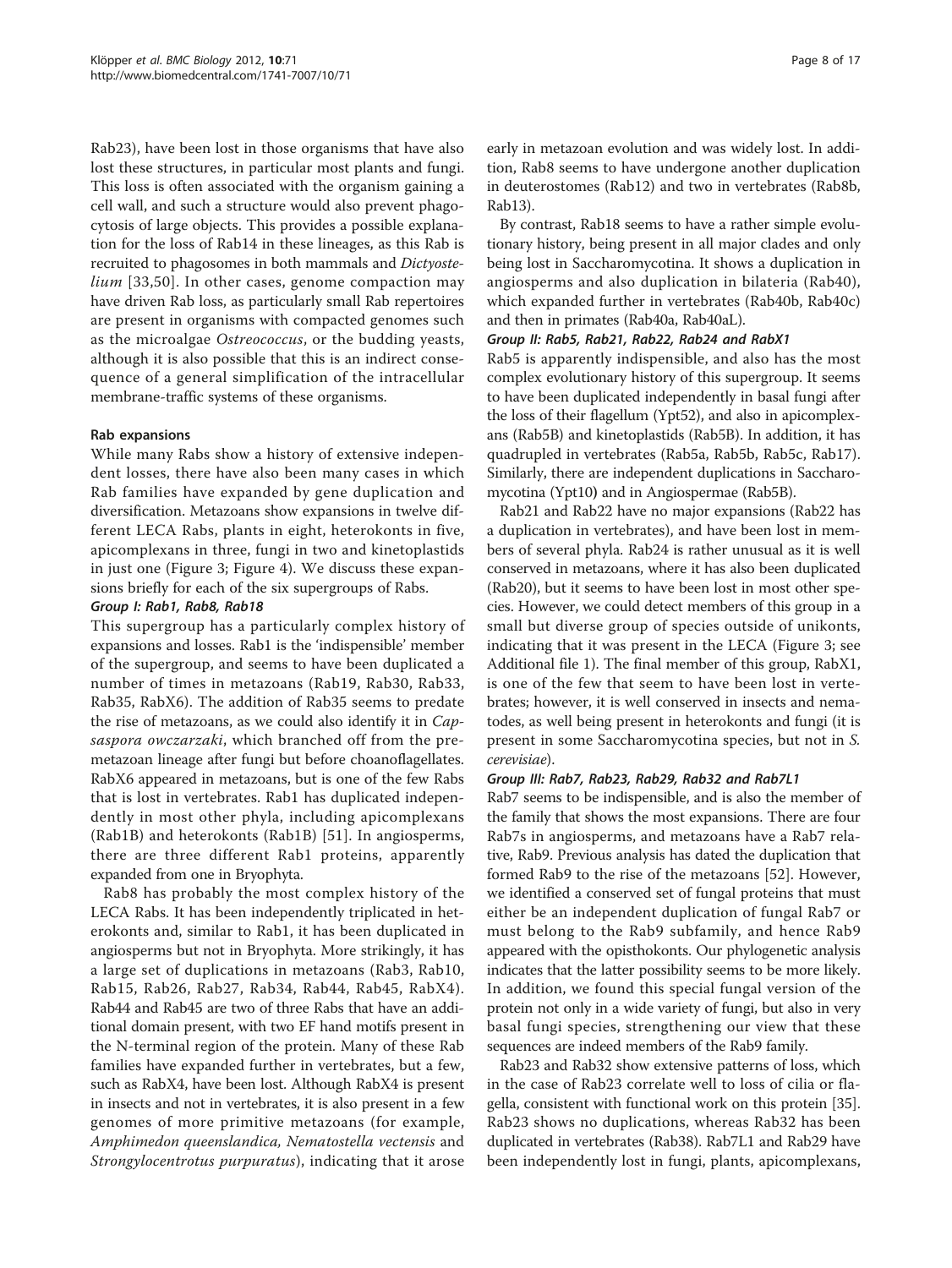and kinetoplastids, but for Rab7L1, we identified a number of related sequences in diverse non-unikont species and in metazoans, including humans (Figure [3](#page-4-0) and Additional file [1\)](#page-14-0). As noted above, the assignment of Rab29 as a LECA Rab rather than being unikont-specific is based on Rab29 being in one excavate with a high score to our Rab29 model, with a Rab29-like sequence also being found in the phylogenetically elusive Apusozoa. Interestingly, Rab29 has also been lost in vertebrates. The relationship between Rab7L1 and Rab29 is not completely clear, as several metazoan species seem to have lost one or other group. However, we found sequences from choanoflagellates and from C. owczarzaki, corresponding to both groups. We have used the names Rab29 and Rab7L1 for these two groups because they have been used for members of the two groups previously; however this has not been consistent, thus if confirmed by more genomes, adopting new names for these two proteins may help avoid confusion.

#### Group IV: Rab2, Rab4, Rab11 and Rab14

Rab11 seems to be the indispensible member of this supergroup, and is certainly the only Rab from this family that is still present in Saccharomycotina, where it has duplicated (Ypt31/32). Overall, Rab11 presents a unique pattern of duplications. Apicomplexa contain two Rab11 genes, and there has been a large expansion in plants. There are three different Rab11 genes in Bryophyta (Rab11A, Rab11C, Rab11D); these genes expanded to 10 versions in angiosperms and Arabidopsis thaliana possesses 26 different Rab11 genes. In heterokonts, we can observe some independent duplications of Rab11 genes, including oomycetes which have seven Rab11 genes.

Rab2 is present in all major eukaryotic phyla and has been independently duplicated in metazoa (Rab39), heterokonts (Rab2B) and angiosperms (Rab2B), but has been lost in all more derived Saccharomycotina species. By contrast, Rab4 and Rab14 have no major duplications (Rab4 has been duplicated in vertebrates) and have both been lost in several phyla.

#### Group V: Rab6

Rab6 seems to be indispensible, but we found no expansions in the genomes examined. apart from one in Angiospermae and, like many other Rabs, an expansion in vertebrates (Rab6b). In the latter case, there was a later expansion to generate Rab41, which is present in primates and dolphins, and a further expansion due to a reactivated retrotransposed pseudogene, which seems to be specific to *Hominidae* (Rab6c, [\[53](#page-15-0)]).

#### Group IV: Rab28 and RabL4

Neither of these Rabs is indispensible, with many losses and no expansions apart from a duplication of Rab28 in heterokonts. RabL4 (also known as IFT27) has been clearly linked to the function of flagella and cilia, and its

pattern of conservation fits well with the presence of these important but not ubiquitous structures [\[54](#page-15-0)]. Interestingly, the phylogenetic profile of Rab28 is rather similar to that of RabL4, suggesting that its function may also be linked to cilia or flagella. RabL4 has no prenylation site, and our analysis gives strong support to separating this group from the other Rabs (Figure [1](#page-2-0)). This may indicate that these groups are not classic Rab proteins, but would be better placed somewhere between the Ran and Rab supergroups of the Ras family.

# What has driven the expansion of particular Rab families? The striking expansion of Rabs in humans seems to have

been caused by two separate processes: one at the start of metazoan evolution and a second that occurred at the appearance of vertebrates. Comparing the Rabs of metazoans with those of choanoflagellates, which are the closest relatives of metazoans, the appearance of 17 new Rab proteins can be seen in metazoans (Figure [5](#page-9-0)). Interestingly, the large majority (14) of these new Rab proteins appeared in group I, indicating an early diversification of the exocytic pathway. It seems likely that this is associated with several changes in cellular organization. Not only are metazoans multicellular, but they also form polarized cell sheets, hence proteins need to be trafficked to different domains on the cell surface. In addition, even early metazoans seem to have had neuroendocrine cells that communicated with their neighbors, presumably by regulated release of compounds stored in vesicles [[55](#page-15-0)]. These extra processes will have required diversification of the Rab machinery that is involved in delivery to the cell surface, and indeed, many of the relatives of Rab8 are believed to be involved in such processes. Several members of this family seem to be expressed primarily in the brain, and in some cases have been clearly shown to function in neurotransmitter release (Rab3, Rab15 and Rab27 and RabX4) [[47\]](#page-15-0). It also seems possible that more complex patterns of exocytosis would have required a concomitant elaboration of pathways of endocytic recycling, which may account for the expansion of the Rab1 family to generate more Rabs associated with Golgi functions, such as Rab19/43, Rab30 and Rab33. By contrast, plants and fungi show no expansion of Rab8, suggesting that it was protein-mediated interactions between cells without cell walls, rather than multicellularity per se, which drove the Rab explosion in early metazoans.

The second major expansion in Rab numbers took place during the rise of the vertebrates, most likely through two rounds of whole genome duplications, expanding their set from 38 to 62 Rab proteins (with further duplications in primates, taking the total in humans to 66). In contrast to the first event, the effect of the expansion in vertebrates can be seen in all major groups, and indeed, many other vertebrate families show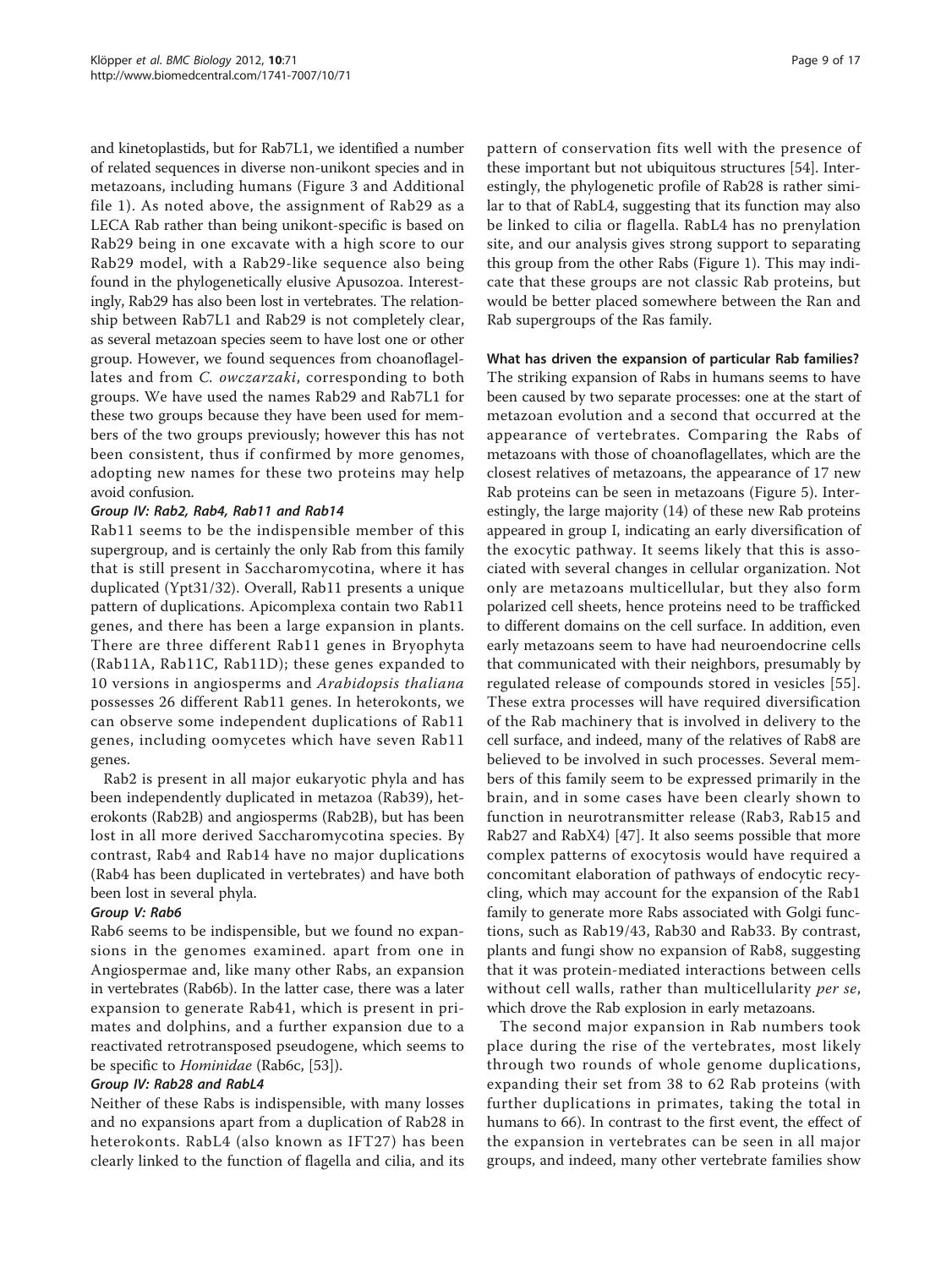somewhere between the development of multicellularity and the rise of the vertebrates.

RabL4 Rah<sub>28</sub> RabL4 Rab<sub>28</sub> Rab6 **Procession and Contract Contract Contract Contract Contract Contract Contract Contract Contract Contract Contract Contract Contract Contract Contract Contract Contract Contract Contract Contract Contract Contract Con** Rab<sub>6</sub>a<br>Rab6b Rab41 Rab6d Rab<sub>6</sub>c  $R$ ab<sub>6</sub>k Rab<sub>6</sub> Rah<sub>29</sub> Rab<sub>2</sub> Rab11 Rab4 Rab14 Rab<sub>2</sub>b Rab<sub>2a</sub> Rab39b Rah39a Rab4b Rah4a Rab11b<br>Rab25 Rab11a Rab11c Rab<sub>14</sub> Rab42 Rab39d (Rab39) Rab<sub>11</sub> Rab<sub>11</sub> Rab39 Rah39 Rab<sub>2a</sub> Rab<sub>2</sub> Rab4b  $Bah4z$ Rab<sub>25</sub> Group VI Group V **Group VI** Rab<sub>4</sub> Figure 5 Evolutionary history of the human Rabs. Losses and gains of Rabs from the last eukaryotic common ancestor (LECA) towards Homo sapiens. The six supergroups are indicated by their name on the right and the common color scheme. The time points of major remodeling of the human Rab proteins are shown on the top. Most gains in the Rab repertoire are associated with the transition to multicellularity or the rise of vertebrates. In addition, there are two Rab proteins that are specific to primates (Rab40a, Rab40aL), Rab41 is present only in primates and dolphins, and Rab6c seems to be specific to Hominidae. The losses of RabX1, Rab29, RabX4, and RabX6 are indicated by their lines terminating

<span id="page-9-0"></span>Klöpper et al. BMC Biology 2012, 10:71 http://www.biomedcentral.com/1741-7007/10/71

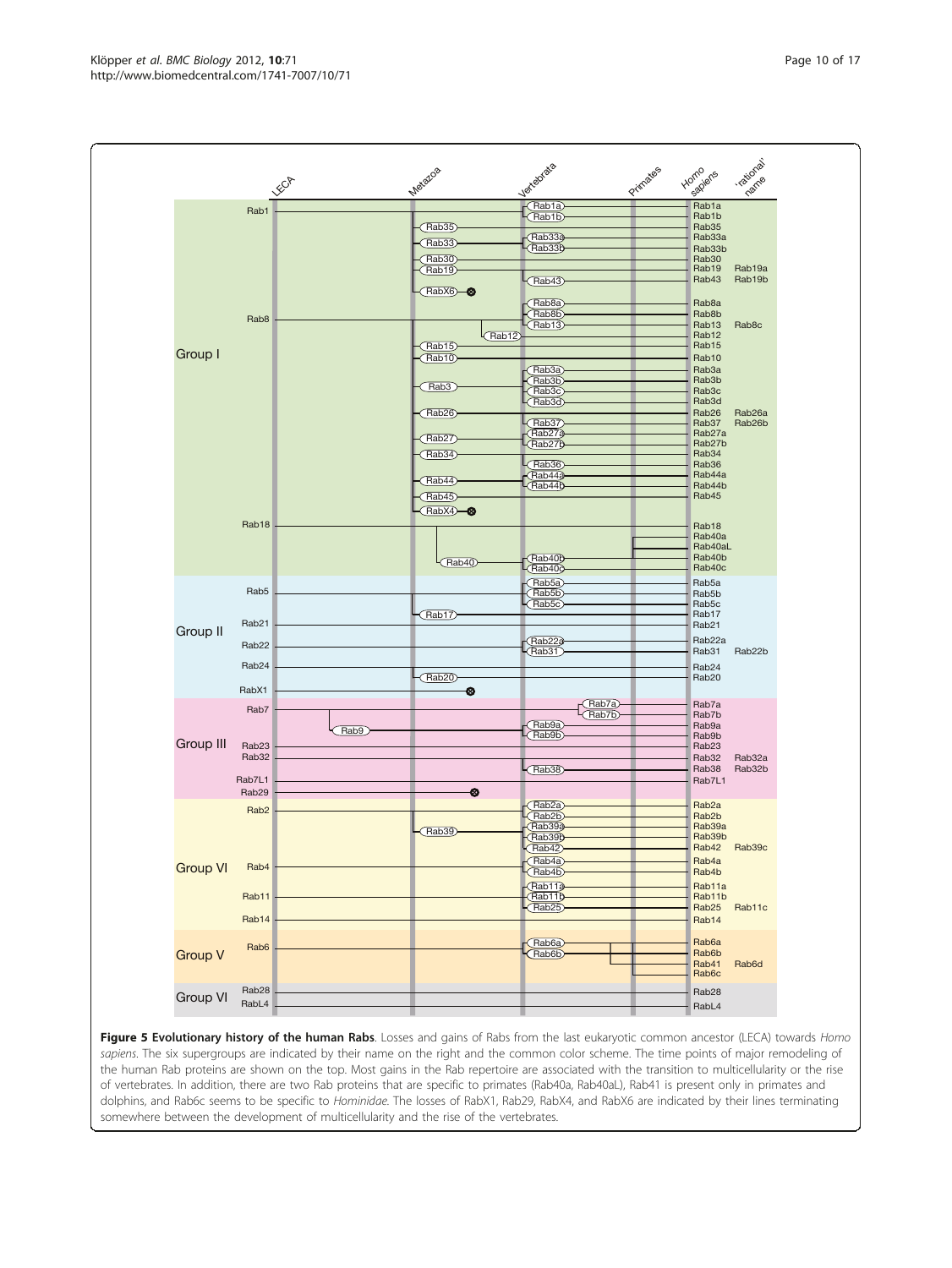such an expansion from one gene to two, three or four paralogous genes (Figures [2](#page-3-0); Figure [4\)](#page-6-0). In the case of the Rabs these extra paralogs may have acquired subtly different roles, but in some cases, the paralogs are expressed in different sets of tissues, which may have contributed to their conservation [[16,56\]](#page-15-0).

Rationalizing Rab expansions in other kingdoms is made more difficult by the more restricted number of genomes available. However, it is at least clear that in plants several Rab families have also expanded, with the most notable being Rab11, which diversified even in Bryophyta. This also explains how the Angiospermae were able to encompass such a large variety of Rab11 proteins (we found 10 different proteins as a general pattern, and A. thaliana has 26 Rab11-related proteins). Rab11 is involved in recycling back to the plasma membrane, and diversification of such routes to the plasma membrane seem likely to be important for cell plate formation during mitosis, for polarized growth of root hairs and pollen tubes, and for the targeted delivery of auxin transporters that underlies the spatial organization of some multicellular structures in plants [\[57-59\]](#page-15-0).

#### **Discussion**

Using probabilistic models and advanced tree building methods, we have been able to build the most comprehensive evolutionary tree of the Rab family that has been reported to date. In our analysis, we defined the Rab family as being distinct from the Ran family, and thus excluded some proteins which have been referred to as Rab-like but which are more likely to be 'Ran-like' or have roles distinct from Rabs. These include RabL2, RabL3, and RabL5.

Our findings confirm and extend the evidence that the LECA had a large number of Rabs [[16](#page-15-0)]. If our size estimate of LECA Rab repertoire is incorrect, it will, if anything, prove to be an underestimate once more genome sequences become available from non-metazoan organisms, in particular protozoa. Indeed after our analysis was completed, Elias et al. [\[60](#page-15-0)] reported an analysis of LECA Rabs using a different method to identify evolutionary relationships applied to only 55 species, and concluded that the LECA could have contained 23 Rabs. Although this 'ScrollSaw' method was not validated with well established protein families, and found only two of the six supergroups we have identified, there is nonetheless a reassuring overlap of 19 Rabs with our LECA repertoire (although Elias et al used non-standard names for Rab7L1 (Rab32B) and RabX1 (Rab50)). The one extra Rab in our proposed set is Rab29, which Elias et al did not distinguish from Rab7L1, possibly due to their use of a smaller genome set, but as discussed above, we felt we could tentatively include Rab7L1 in the LECA repertoire, based not only on it being in amoeboza and metazoans, but also on it being an excavate sequence that scores above the strict

cut-off with our Rab29 HMM. Elias et al. also suggest that the LECA contained four further Rabs that we did not include; Rab20, Rab34 and RabL2 (which they renamed RTW), and a new family that they named RabTitan. They based Rab20 on four sequences outside of unikonts, but in each case the relevant sequence gave a higher score with our Rab24 model, and the organism concerned had no other Rab24 in its genome, suggesting that these really are Rab24s. The inclusion by Elias et al. of Rab34 is based on a Rab34-like sequence that is present in one non-unikont genome (the excavate *N. gruberi*). With our Rab34 HMM, this sequence gave a score below the strict cut-off point, and so we felt it premature to include this protein. We also did not include RTW/RabL2, as it is well established to be an outlier from the Rab family that is more closely related to Ran, and so is unlikely to be a Rab [\[14,15\]](#page-15-0). Rab-Titan is based on a set of rather distantly related sequences from several kingdoms, but all lack C-terminal cysteines and seem only very distantly related to the Rabs. We tested a 'RabTitan' from a metazoan (Branchiostoma floridae), an amoebozoan (Dictyostelium discoideum) and a excavate (N. gruberi), and in each case we obtained a much lower score for our general Rab HMM than for either Ran or Rho/Rac from the corresponding species. To determine from which G proteins these RabTitans evolved will probably require a phylogenetic analysis of the entire Ras superfamily.

Irrespective of whether any further Rabs will be added to the LECA repertoire, it now seems unambiguously established that the repertoire was large, probably consisting of at least 20 members, which strongly supports the notion that the LECA had a complex set of internal organelles and trafficking steps [[16,61](#page-15-0)]. This is consistent with the 'complexity early' model of eukaryotic evolution that has been suggested by examining other families of proteins such as cytoskeletal components and motors [\[24,31,62](#page-15-0)]. The notion that a single-celled LECA needed such complexity in its internal membranes is consistent with the Rab repertoires of more than 50 members found in some extant single-cellular protozoa [[63-65\]](#page-16-0).

The widespread loss of Rabs during the diversification of eukaryotes probably reflects in part the loss of particular structures or processes during specialization. These include cilia/flagella and a capacity for phagocytosis. Interestingly, a LECA Rab of unknown function, Rab28, has a phylogenetic distribution similar to that of cilia, and it groups with RabL4, a Rab known to be involved in cilia function. Thus we suggest that Rab28 is a candidate for a role in cilia formation or function. In addition, the requirements for membrane-trafficking events during cytokinesis are likely to have changed as this process has diversified greatly in different lineages [[66\]](#page-16-0).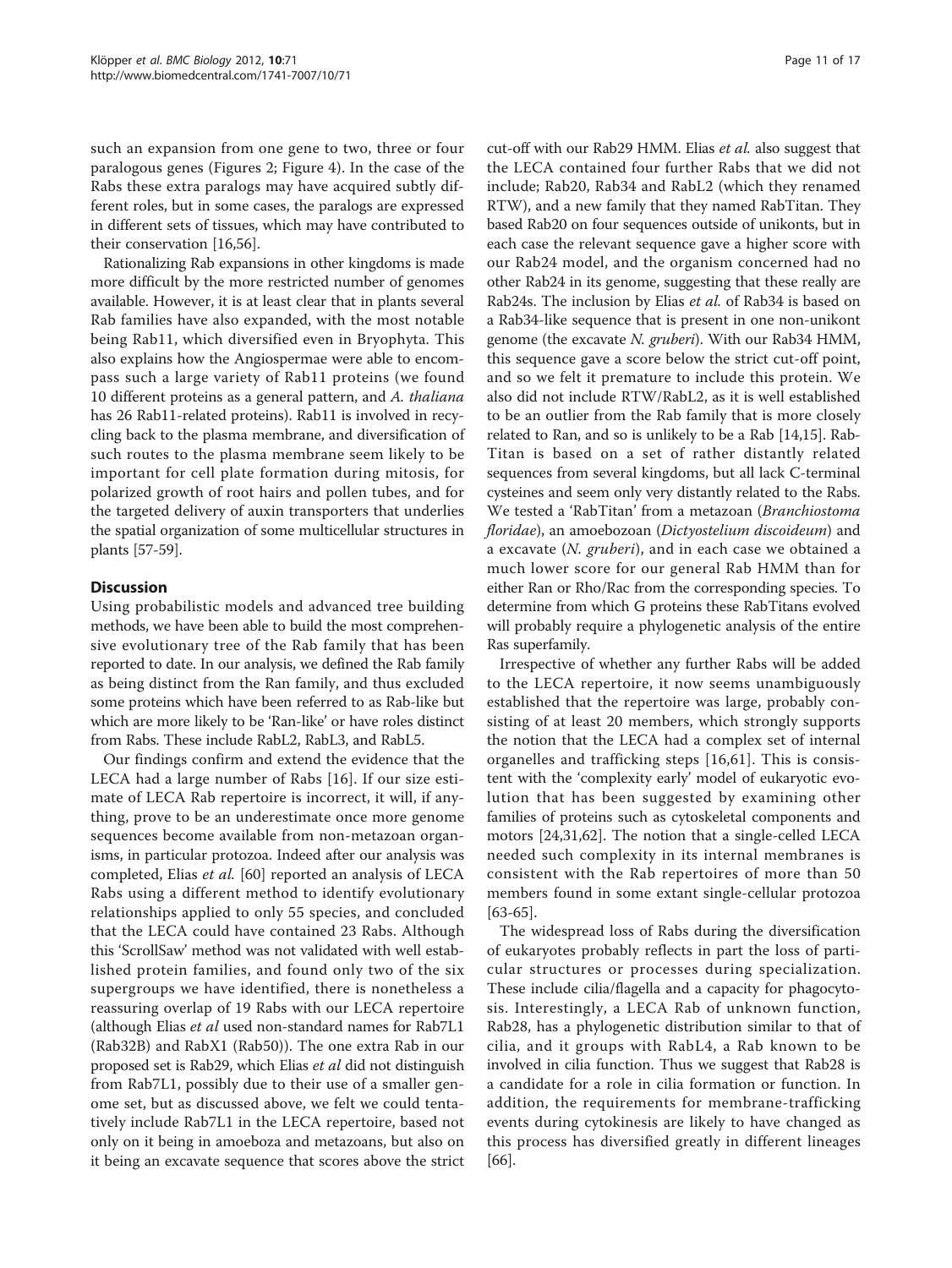It is possible that some cases of Rab loss reflect overlap in function between particular Rabs that belong in the same family, even if they have diverged from a common ancestor in the LECA. For instance, Rab4 and Rab11 were both present in the LECA, but are part of the same fundamental group of Rabs and have been found to share some effectors [\[67](#page-16-0)]. This may have allowed Rab4 to have been lost more readily than if Rab11 had not been present to take over some of its roles. Likewise, mammalian Rab5 shares the same binding site on some effectors with other LECA Rabs of its group, Rab21 and Rab22, and again the latter have often been lost during evolution [[68\]](#page-16-0). Such 'cryptic' redundancy suggests that caution may be needed in interpreting the effects of deleting particular Rabs; that is, a failure to see a perturbation of a particular process need not imply that the Rab that has been deleted is not normally involved in that process. This is more likely to be the case for Rabs that have duplicated more recently in evolution, and may explain the surprisingly mild phenotypes observed after loss of some mammalian Rabs such as Rab18 or the Rab3 family, as both have relatives that arose from duplications at the dawn of metazoan evolution [\[67,69](#page-16-0)].

Not only have some Rabs been lost, but also new ones have been gained by gene duplication and divergence. A large increase in the Rab repertoire occurred at the root of the metazoan lineage, which may be linked to multicellularity without a cell wall, and hence the opportunity for intracellular contacts and communications to be mediated by proteins directed to the cell surface. In most cases it seems likely that the duplications generated Rabs that carry out spatially or functionally related roles. However, there are one or two enigmatic exceptions; for instance, Rab35 is related to Rab1 and yet has a role in endocytosis at the plasma membrane rather than acting at the Golgi [[70,71](#page-16-0)], while Rab2 emerged in a LECA group with Rab4, Rab11, and Rab14, and yet acts on the Golgi rather than on endosomes [[72\]](#page-16-0).

For the non-metazoan kingdoms, a lack of sufficient genome sequences restricts a deep understanding of Rab expansions, although plants seem to have expanded Rab11 [[73\]](#page-16-0). The protozoans Paramecium, Trichomonas, Entamoeba and Tetrahymena have greatly expanded their Rab repertoires, perhaps reflecting the complex endocytic/phagocytic routes in these organisms and their elaborate cilia or flagella, but understanding the history of these expansions will require more genome sequences from other excavates and chromalveolates [\[63](#page-16-0)-[65](#page-16-0),[74,75](#page-16-0)].

A second round of Rab expansion occurred in vertebrates as a result of the two rounds of genome duplication that seem to have happened early in vertebrate evolution and that also generated paralogs for many other gene families [\[76](#page-16-0)]. It remains to be determined which of these new Rabs have been conserved because they had different functions or different expression patterns [\[16](#page-15-0),[77\]](#page-16-0). However, it is clear that the naming of these paralogs has not been consistent, with some being distinguished with letters (for example, Rab4a and Rab4b) and others by new numbers. For instance, Rab25 could be Rab11C, and Rab34 and Rab36 could be Rab34a and Rab34b. Adopting a consistent nomenclature for the vertebrate Rabs might avoid some confusion, and in particular the risk that potentially highly redundant paralogs are overlooked because they have different numbers. These anomalies and our suggested 'rational' names for human Rabs are shown in Figure [5](#page-9-0).

Finally, it is interesting to compare the evolutionary patterns of Rabs with those of other components of membrane traffic. Known vesicle coat proteins (adaptor proteins (AP)-1 to AP-4, retromer) and multi-subunit tethering complexes (conserved oligomeric Golgi (COG), Golgi-associated retrograde protein (GARP), exocyst, homotypic fusion and vacuole protein sorting (HOPS) and transport protein particle (TRAPP)) have undergone little expansion since the LECA, indicating that their different subtypes correspond to the fundamental routes of traffic [\[78-81](#page-16-0)]. These protein families must be the core components of ancient machineries involved in the fundamental steps of vesicle budding and fusion, which diversified during evolution of the LECA to adapt to the needs of specialized compartments. The SNARE protein families show a post-LECA diversification pattern comparable with that of Rabs; for example, during the rise of metazoans, the development of vertebrates [[82](#page-16-0)], and in angiosperms [[83](#page-16-0)]. In addition, metazoan SNARE diversification is, like Rab8 expansion, associated with those SNAREs involved in transport steps to the plasma membrane. However, the Rab proteins show a much more extensive and dynamic gain-and-loss history, with SNARE proteins having a tendency to become essential 'housekeeping' genes. For example, S. cerevisiae has retained only 6 of the 20 LECA Rabs but 21 of the 22 LECA SNAREs.

This greater diversity in Rab evolution may reflect the fact that it is difficult to duplicate a coat, a tethering complex, or a SNARE tetramer, as they are encoded by multiple genes. More importantly, it suggests that a particular Rab can be gained or lost without a concomitant gain or loss of any of the known members of the known coat, SNARE, or tethering complex families. This is rather unexpected, as it implies that either these components are associated only with those Rabs that are 'indispensible', or that the Rabs only add functionality to existing processes, or, as seems likely in at least some cases, new Rabs can add transport steps without the cell having to evolve new coats, tethering complexes, or SNAREs. This suggests that Rabs have directed the evolutionary plasticity of membrane traffic, and hence, by implication, they encode much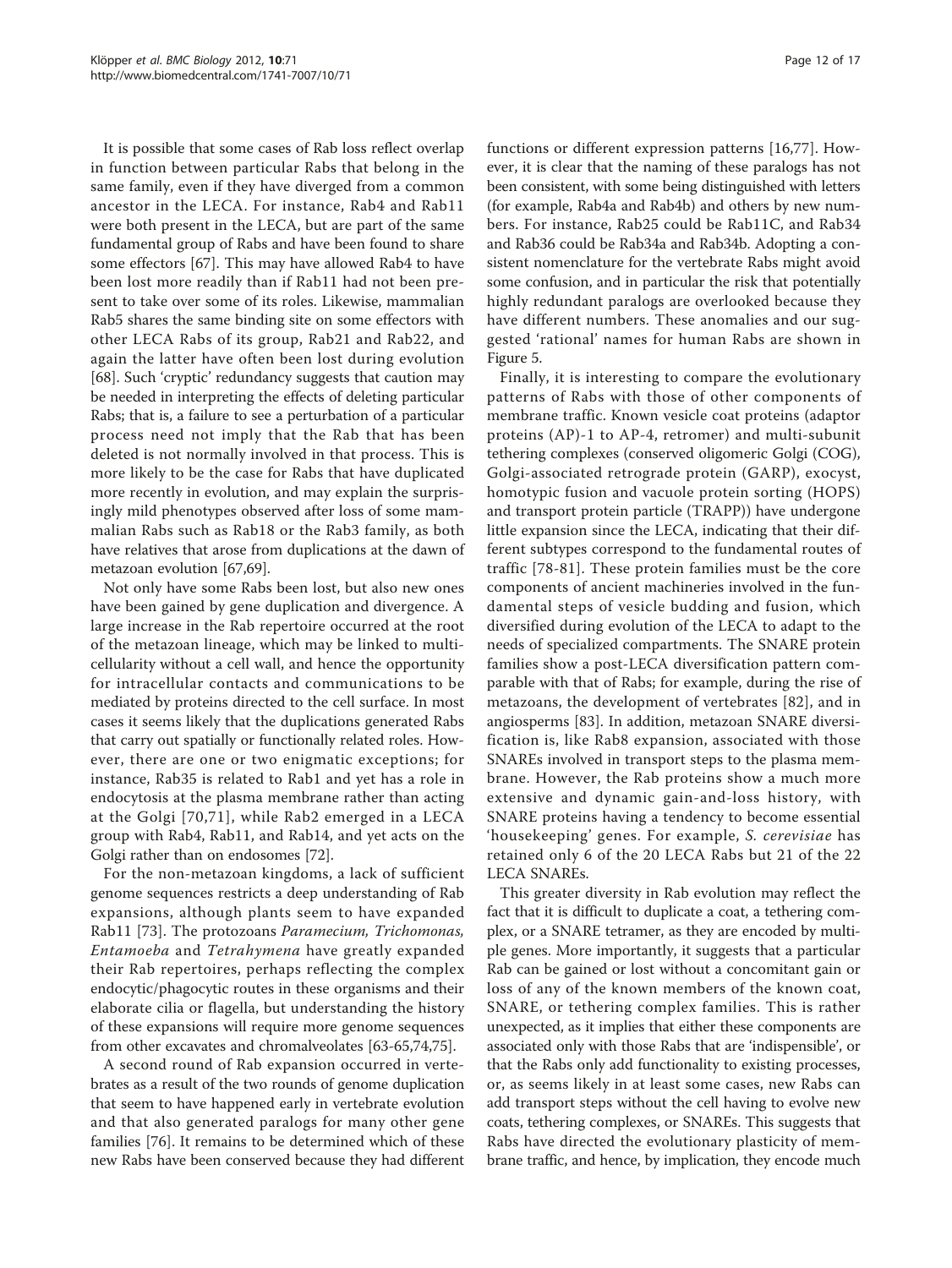of its specificity. Given that the function of many Rabs, including some of those that were present in the LECA, is poorly understood, it seems certain that there is still much to learn about the involvement of Rabs in the organization of internal organelles and trafficking pathways.

# Conclusions

In this study, we built an evolutionary tree of the Rab family that reconstructs the repertoire of Rabs in the LECA and accounts for the origins of all 66 Rabs in the human genome. The twenty different Rabs of the LECA seem to have arisen by duplication and diversification of six fundamental Rab types, which probably can be assigned to the fundamental routes of membrane traffic. Indeed, many extant eukaryotes have fewer Rabs than the LECA, although in some cases this has been balanced by expansion and diversification of the remaining Rab set. The metazoans seem to be the kingdom that has lost fewest of the LECA Rabs, although all individual phyla within metazoans have lost one or more of them. Patterns of Rab loss or expansion can in some cases be correlated with changes in membrane-traffic processes, and we found that a LECA Rab of unknown function, Rab28, showed a pattern of loss similar to that of cilia, suggesting a role for the protein. The evolutionary plasticity of Rabs has been much greater than that of other membrane-traffic components such as coats, tethers, and even SNAREs. This suggests that variation in Rabs has been used during evolution to augment membrane-traffic processes and even to invent new ones, and hence to generate the diversity of organelle function that exists between different cell types and organisms.

#### Methods

#### Sequence classification

We started with a set of approximately 500 Rab proteins from 21 species: Arabidopsis thaliana, Aspergillus fumigatus, Aspergillus niger, Batrachytrium dendrobatidis, Caenorhabditis elegans, Chlamydomonas reinhardtii, Dictyostelium discoideum, Drosophila melanogaster, Entamoeba histolytica, Giardia lamblia, Homo sapiens, Laccaria bicolor, Monosiga brevicollis, Nematostella vectensis, Plasmodium falciparum, Saccharomyces cerevisiae, Schizosaccharomyces pombe, Tetrahymena thermophila, Trichoplax adherens, Trypanosoma brucei, and Volvox carteri. We used two methods for our classification analysis. Firstly, we made use of the CLuster ANalysis of Sequences (CLANS) software, which uses the Basic Local Alignment Search Tool (BLAST) and a subsequent similarity analysis to identify similar subtypes [[84\]](#page-16-0). Using the implemented network clustering method and different e-value cut-offs, we constructed a hierarchical representation of the analysis. Secondly, we used phylogenetic analysis. We aligned the sequences, extracted the 163-residue conserved Rab motif and reconstructed a phylogenetic tree as described below. The results of the analyses were inspected for subgroups which showed similar structure with both analyses and also contained a large number of species from different eukaryotic kingdoms. These were used to define an initial set of 15 subgroups of the Rab family. For each subgroup we used HMMER, with standard settings and calibration for the profiles, to build HMMs [[85\]](#page-16-0), and to then search the National Center for Biotechnology Information (NCBI) RefSeq database.

To ensure the quality of the HMMs we added a verification step after gathering new sequences. All sequences in our classification were inspected by eye. Our verification visualized the HMM hits for the different models, and allowed us to review the fit of the sequence to our classification. For the vast majority of the sequences we found a clear fit to one model; however, for a small number of sequences, this was not the case and we inspected these further. There may be several reasons why a sequence will not fit well within the classification. If a species has an eccentric evolutionary history (for example, G. lamblia) it can reduce the fit of the models. However, we found that most problems were due to low sequence quality, and this was especially common with Expressed Sequence Tag (EST) sequences. Our verification method allowed us to use pairwise alignments and BLAST searches to evaluate the general fit of the sequence. Identified fragmented sequences were joined into one sequence, and sequences that were obviously misassembled were removed from the dataset.

The verification was especially important because we integrated sequence information from a large range of different databases of differing quality. We generally ranked the reliability of the different databases in the following way. Sequences from the NCBI RefSeq database were considered to be most reliable, followed by NCBI Nr and NCBI EST, and then all other databases. For duplicate entries, we generally kept the sequence from the highest ranked database, and if there was more that one from this database we kept the latest version of the sequence. We should emphasize that at each iteration of the classification, we manually inspected all the sequences that showed a low fit to our model and also any new sequences. In the first iteration we gathered approximately 3000 sequences, and after the verification, we obtained a set of 1400 sequences. To refine our classification we used the same methods as described in the previous two paragraphs. We defined a set of 20 different subgroups, each subgroup representing a Rab present in the LECA. Because these subgroups have undergone extensive duplications within the metazoans we supplemented these 20 subgroups with 15 further subgroups representing those metazoan duplications. Because the resulting dataset showed a clear over-representation of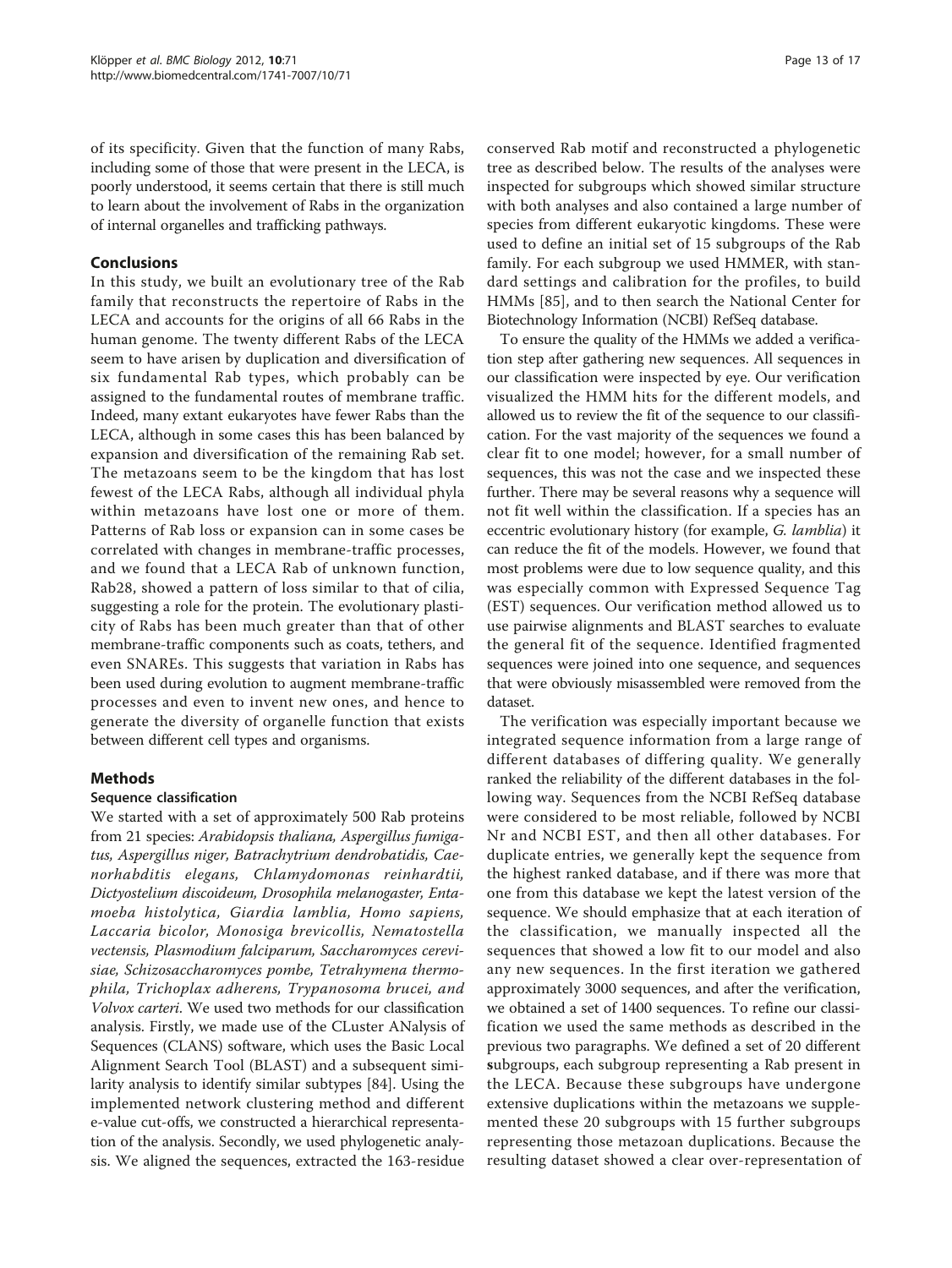metazoan sequences, we decided to construct our HMMs from a subset of all available sequence information.

For the 20 general models, we selected a set of 81 species that were more equally distributed across the eukaryotic domain. For the Rab9 model, we selected 94 Opisthokonta species, and for the metazoan models, we selected 53 species (see Additional file [3\)](#page-14-0). Except for the Rab29 model, this general selection provided sufficient sequences; for Rab29, we randomly added sequences to reach 20 sequences. Finally, we supplemented the sequences from these genomes with additional sequences from the NCBI Nr and EST database whenever necessary. To further enrich our dataset, we obtained 43 genomes from the Broad Institute [\(http://www.broad.mit.edu\)](http://www.broad.mit.edu), 86 genomes from the Department of Energy Joint Genome Institute (<http://genome.jgi-psf.org>), and integrated EST sequences from 236 species from the NCBI EST database. In total, we obtained more than 13,000 Rab sequences, of which we removed approximately 5,000, because they were duplicate entries, of low quality, or contained only a very short part of the Rab motif.

To resolve the five metazoan groups that we could not link unambiguously to one LECA Rab (Rab19, Rab33, Rab34, Rab44 and Rab45), we used a pBLAST-based similarity search [[86\]](#page-16-0). For each group we blasted each of the sequences in the group against all of the Rab sequences from the same species. From the result, we took the sequence with the best expectation value as the closest relative. We counted the occurrences for the different LECA groups, and selected the group with the most similar sequences as its parent. Because each of the five groups has an independent HMM model for searches, the effect on the overall performance of the classification scheme appeared to be negligible; however, future research may be able to shed more light on these Rab proteins.

#### Classification analysis

To estimate the quality of our classification, we used two different approaches. We estimated the positive predictive rate (PPR; a value that gives the rate at which a positive is a true positive) and the sensitivity (a value that describes the percentage of correctly found true positives) by resampling 90% of the members of each HMM 1000 times (see Additional file [2](#page-14-0)). To estimate the expectation value cutoffs for our models, (that is, the value at which we are confident that the Rab sequences are correct), we used approximately 2000 members of the larger Ras family to which Rab proteins belong (for example, Arf, Arl, Rho and Ran proteins). We provided two different cut-offs using the 5% and 95% percentiles as estimators. The first (strict) cut-off was generated using the 5% percentile of the expectation value distribution from the motifs we selected during our sequence analysis as member of the HMM., while the second (soft) cut-off was generated using the 95% percentile of the expectation value distribution from the motifs found by the HMM but belonging to the non-Rab sequences of the Ras family. The box plots of both samples together with the bounds for the models can be found in Additional file [2](#page-14-0).

#### Sequence alignment and phylogeny

Alignments were generated using the software Multiple Sequence Comparison by Log-Expectation (MUSCLE) [[87](#page-16-0)]. To increase the quality of the alignments, we visually inspected the results and removed sequences of low quality, corrected the alignment when necessary, and removed sites with more than 25% gaps or sequences with more than 25% gap characters in the motif. The resulting alignments of groups I to VI are available as FASTA format files (see Additional file [4;](#page-14-0) Additional file [5](#page-14-0); Additional file [6](#page-14-0); Additional file [7;](#page-14-0) Additional file [8;](#page-14-0) Additional file [9](#page-14-0)). For phylogeny, we reconstructed a tree from the conserved alignments using Important Quartet Puzzling and Nearest Neighbor Interchange (IQPNNI), with a gamma distribution as a model for rate heterogeneity [[88](#page-16-0)]. The estimation for the gamma distribution parameter used four rate categories. Additionally, the proportion of invariable sites was estimated from the data. We explored the use of the Jones, Taylor, and Thornton (JTT) and the Whelan and Goldman distance matrices for the reconstruction of our phylogenetic trees. Because we could not identify an advantage of one over the other, we selected the JTT for the analysis. The stopping rule of the algorithm was used, but the algorithm had to run for at least the suggested number of iterations. All other settings of the application were set to the default values. For each edge of the constructed tree, we estimated the confidence using likelihood mapping [\[89](#page-16-0)]. Secondly, we used the PHYLogeny Inference Package (PHYLIP) to apply a distance-based bootstrap analysis with 1000 replicates [[90\]](#page-16-0). We used standard settings for 'seqboot', the JTT distance matrix once again and also a gamma distribution (with parameter approximation from TREE-PUZZLE [\[89\]](#page-16-0) for 'protdist', and standard options for 'neighbor'). Whenever necessary, we used a random seed of nine. Because bootstrap values have been shown to be systematically biased, we used the almost unbiased (AU) test to correct for this [\[91\]](#page-16-0). The site wise log-likelihoods needed for the AU test were obtained using the Phylogenetic Estimation Using Maximum Likelihood (PhyML) software, and the test was performed using CONSEL [[92,93](#page-16-0)]. We joined the results of both estimations, using the IQPNNI tree as a starting point, and labeled the inner edges of the tree with their likelihood-mapping and corrected-bootstrap support values. The resulting trees are available from TreeBASE (S12811), or in Nexus format from our Rab Database web server (see below).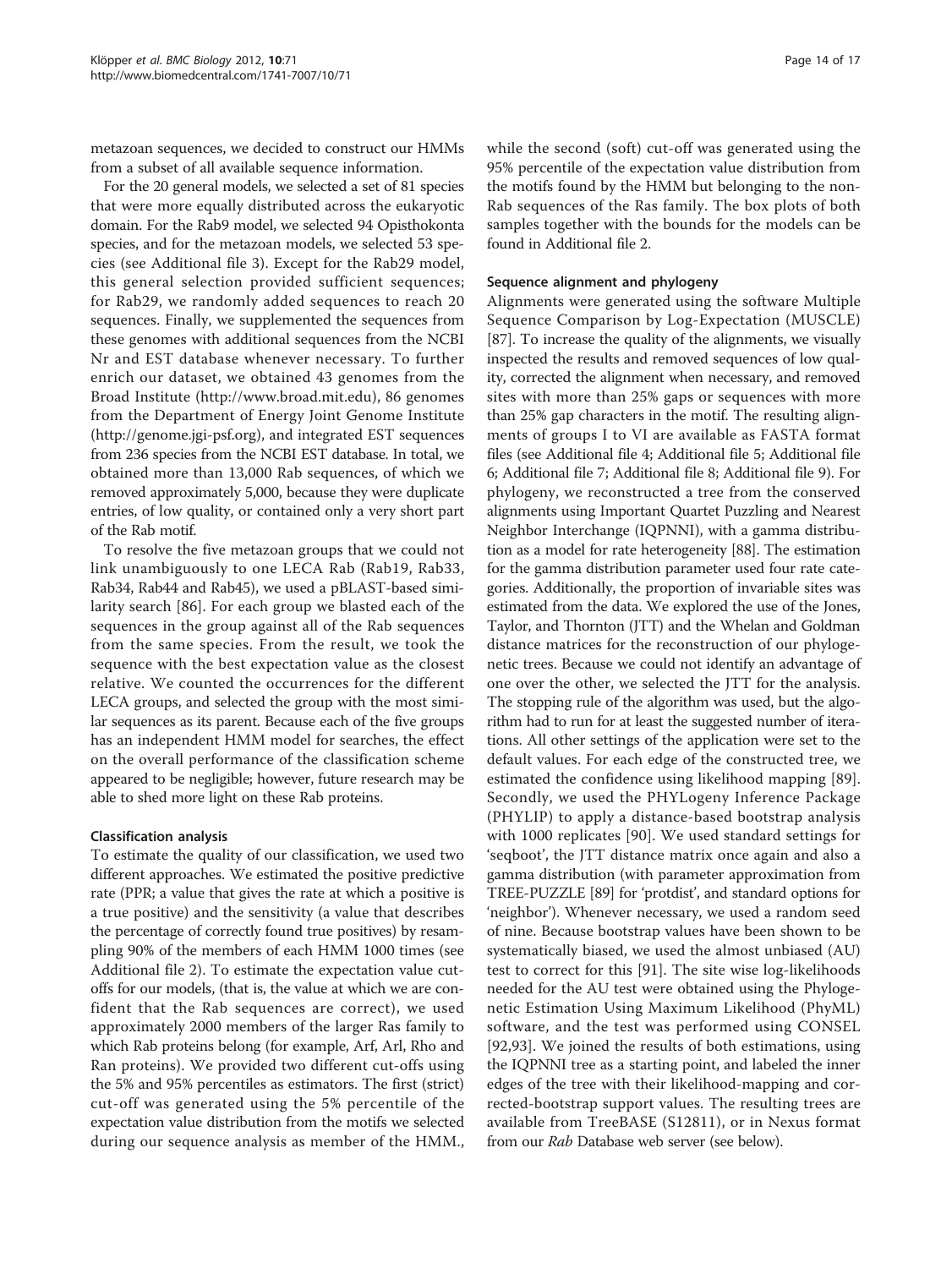# <span id="page-14-0"></span>A web server for access to our results and the de novo classification of Rab proteins

We have implemented a web-based interface called Rab Database to provide access to our results ([http://](http://bioinformatics.mpibpc.mpg.de/rab/) [bioinformatics.mpibpc.mpg.de/rab/](http://bioinformatics.mpibpc.mpg.de/rab/)). It is divided into three sections. The first section provides access to our collected information, which can be searched for groups, species, and protein names. The second section allows submission of new sequences to our HMM models. We implemented the expectation value cut-off to reflect the strict and soft bounds for each family (defined in Additional file 2). The results display the best four hits and the position of the motif in the alignment. The final section contains the protein alignments and the Rab trees generated for this analysis in Nexus format, which can be analyzed in detail with SplitsTree [\[94](#page-16-0),[95\]](#page-16-0).

#### Additional material

# [Additional file 1: O](http://www.biomedcentral.com/content/supplementary/1741-7007-10-71-S1.PDF)verview of Rabs in representative species

outside of opisthokonts. Species from various phyla are as indicated and where there is presence of at least one Rab of the given type, this is indicated by a cross. The species are from the four eukaryotic supergroups, S+C, SAR+CCTH; A, Archaeplastida; Ex, Excavata; Unik, Unikonta. Format: PDF. Size: 94 kb.

[Additional file 2: S](http://www.biomedcentral.com/content/supplementary/1741-7007-10-71-S2.PDF)tatistical validation of Rab classifications. (A) To assess the quality of our hidden Markov models (HMMs), a resampling method was used, and 90% of the sequences used to generate each model were randomly gathered, and new models generated from these. The other Rabs were used as the search database, with a fixed size of the database of 100,000 sequences. The profile with the best expectation value was assumed to be the correct class, and the resampling was repeated 1000 times. For each model, the PPR (grey, left) and the sensitivity (black, right) are shown. All models achieved at least 95% PPR and sensitivity. False positives and false negatives occurring within the analysis were inspected and it was found that for a number of cases, the wrong classification was caused by metazoan-specific duplications. For example, Rab10 had the lowest observed sensitivity (95.4%), but on further investigation all false negatives were identified as Rab8 (42% of the false positives). Because Rab10 is a metazoan duplication of Rab8, the classification is not exactly wrong but is rather inaccurate. The metazoan models are likely to improve once further metazoan genomes become available. (B-D) As Rab proteins are members of the larger Ras protein family we needed to also address the problem of randomly identifying non-Rab sequences with the models. Because the models were generated using Rab sequences, non-Rab sequences should show a weaker fit to the model. To determine how specific the models were for Rab proteins, approximately 2000 members of the larger Ras family (for example, Arf, Arl, Rho and Ran proteins) were selected, and each of the models was used to predict 'Rab' motifs in these non-Rab sequences. We visualized the results using box plots with the 5% and 95% percentiles, shown as whiskers. Plots show the scores from sequences that were accepted to be members of the family modeled (B), or from the set of non-Rab sequences that we selected (D). For both graphs, the negative logarithm of the expectation value achieved by the motifs was plotted. The difference in e-value distribution between the two datasets was then used to define cut-offs for the confidence of our predictions. The first 'strict' cut-off was generated using the 5% percentile of the expectation value distribution in (B), and the second 'soft' cut-off was generated using the 95% percentile of the expectation value distribution from (D). Values are displayed in (C). Format: PDF Size: 1.6 mb.

#### [Additional file 3: O](http://www.biomedcentral.com/content/supplementary/1741-7007-10-71-S3.XLS)verview of the species used to generate Rabspecific HMMs. Species and species subsets used in computations and figures, showing species name, the abbreviation used for the species, the

source database from which the sequences were obtained and the set in which it was used: models for the LECA groups, models for opisthokont groups, and models for metazoan-specific groups. Format: XLS Size: 29 kb.

[Additional file 4: A](http://www.biomedcentral.com/content/supplementary/1741-7007-10-71-S4.TXT)lignment of group I Rab proteins in FASTA format. Format: TXT Size: 147 kb.

[Additional file 5: A](http://www.biomedcentral.com/content/supplementary/1741-7007-10-71-S5.TXT)lignment of group II Rab proteins in FASTA format. Format: TXT Size: 70 kb.

[Additional file 6: A](http://www.biomedcentral.com/content/supplementary/1741-7007-10-71-S6.TXT)lignment of group III Rab proteins in FASTA format. Format: TXT Size: 53 kb.

[Additional file 7: A](http://www.biomedcentral.com/content/supplementary/1741-7007-10-71-S7.TXT)lignment of group IV Rab proteins in FASTA format. Format: TXT Size: 86 kb.

[Additional file 8: A](http://www.biomedcentral.com/content/supplementary/1741-7007-10-71-S8.TXT)lignment of group V Rab proteins in FASTA format. Format: TXT Size: 25 kb.

[Additional file 9: A](http://www.biomedcentral.com/content/supplementary/1741-7007-10-71-S9.TXT)lignment of group VI Rab proteins in FASTA format. Format: TXT Size: 16 kb.

#### Acknowledgements

We thank Alison Gillingham, Falko Riedel and Katja Röper for comments on the manuscript. We thank the IT and Electronics Service of the Max Plank Institute of Biophysical Chemistry, Göttingen, for hosting our computer cluster and for their ongoing support. THK, NK and DF were supported by Deutsche Forschungsgemeinschaft (DFG) grants Kl 2370/1-1 and FA 297/3-1. SM was supported by the Medical Research Council (MRC file reference number U105178783).

#### Author details

<sup>1</sup>MRC Laboratory of Molecular Biology, Hills Road, Cambridge CB2 0QH, UK <sup>2</sup>Department of Cellular Biology and Morphology, University of Lausanne Rue du Bugnon 9, 1005 Lausanne, Switzerland.

#### Authors' contributions

THK, DF, and SM designed the analysis, THK and NK performed the analysis, NK built the Rab Database web server, and SM and THK wrote the manuscript. All authors read an approved the final manuscript.

#### Competing interests

The authors declare that they have no competing interests.

Received: 5 April 2012 Accepted: 8 August 2012 Published: 8 August 2012

#### References

- Murat D, Byrne M, Komeili A: Cell biology of prokaryotic organelles. Cold Spring Harb Perspect Biol 2010, 2:a000422
- 2. Gillingham AK, Munro S: The small G proteins of the Arf family and their regulators. Annu Rev Cell Dev Biol 2007, 23:579-611.
- 3. Di Paolo G, De Camilli P: Phosphoinositides in cell regulation and membrane dynamics. Nature 2006, 443:651-657.
- 4. Bonifacino JS, Glick BS: The mechanisms of vesicle budding and fusion. Cell 2004, 116:153-166.
- 5. Wickner W, Schekman R: Membrane fusion. Nat Struct Mol Biol 2008, 15:658-664.
- 6. Stenmark H: Rab GTPases as coordinators of vesicle traffic. Nature Reviews Molecular Cell Biology 2009, 10:513-525.
- 7. Hutagalung AH, Novick PJ: Role of Rab GTPases in membrane traffic and cell physiology. Physiol Rev 2011, 91:119-149.
- 8. Behnia R, Munro S: Organelle identity and the signposts for membrane traffic. Nature 2005, 438:597-604.
- 9. Salminen A, Novick PJ: A ras-like protein is required for a post-Golgi event in yeast secretion. Cell 1987, 49:527-538.
- 10. Schmitt HD, Wagner P, Pfaff E, Gallwitz D: The ras-related YPT1 gene product in yeast: a GTP-binding protein that might be involved in microtubule organization. Cell 1986, 47:401-412.
- 11. Lee M-TG, Mishra A, Lambright DG: Structural mechanisms for regulation of membrane traffic by Rab GTPases. Traffic 2009, 10:1377-1389.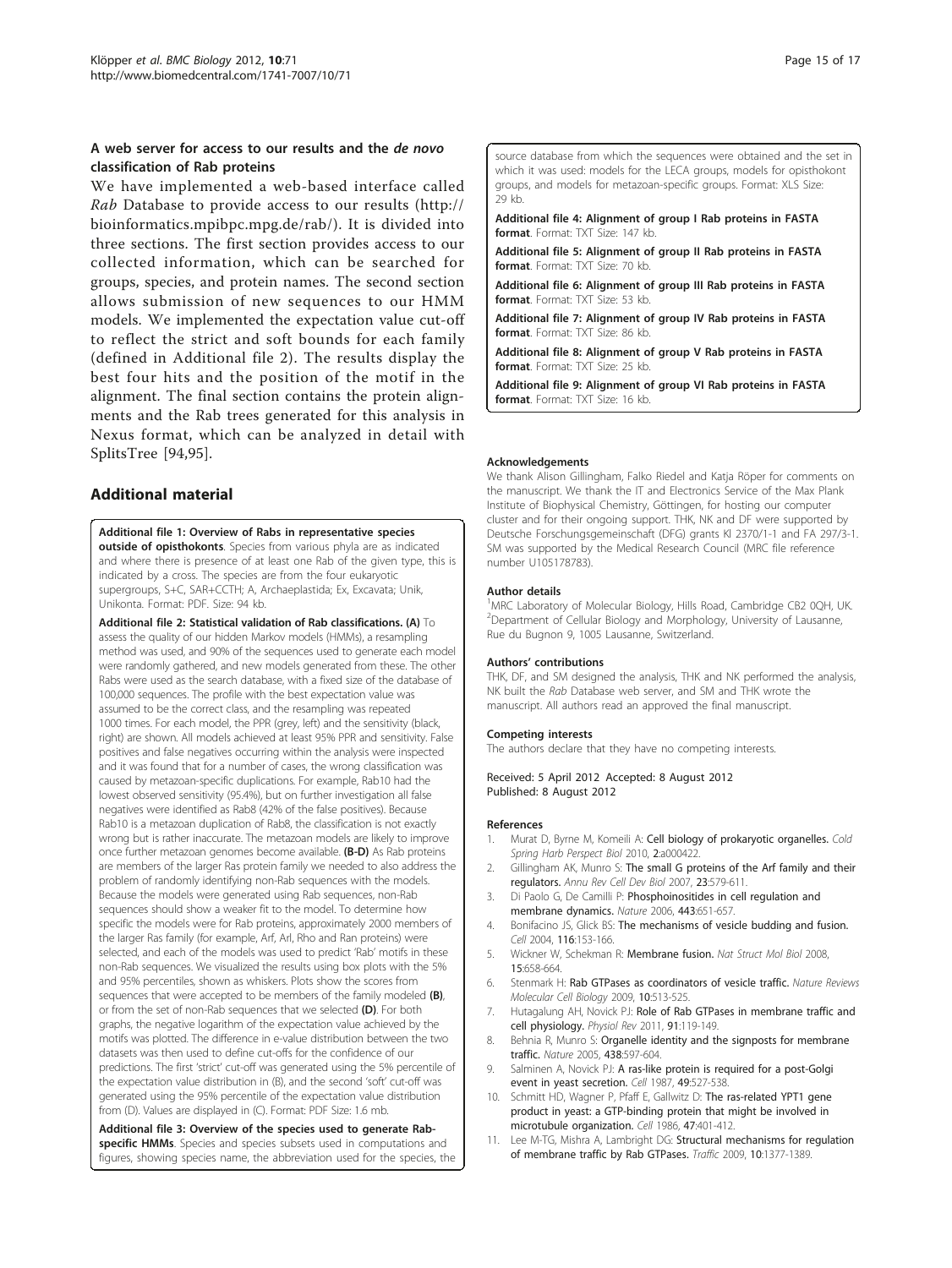- <span id="page-15-0"></span>12. Barr F, Lambright DG: Rab GEFs and GAPs. Curr Opin Cell Biol 2010. 22:461-470.
- 13. Pereira-Leal JB, Seabra MC: Evolution of the Rab family of small GTPbinding proteins. J Mol Biol 2001, 313:889-901.
- 14. Rojas AM, Fuentes G, Rausell A, Valencia A: The Ras protein superfamily: evolutionary tree and role of conserved amino acids. J Cell Biol 2012, 196:189-201.
- 15. Colicelli J: Human RAS superfamily proteins and related GTPases. Sci STKE 2004, 2004:RE13.
- 16. Diekmann Y, Seixas E, Gouw M, Tavares-Cadete F, Seabra MC, Pereira-Leal JB: Thousands of Rab GTPases for the cell biologist. PLoS Comput Biol 2011, 7:e1002217.
- 17. Pereira-Leal JB: The Ypt/Rab family and the evolution of trafficking in fungi. Traffic 2008, 9:27-38.
- 18. Zhang J, Schulze KL, Hiesinger PR, Suyama K, Wang S, Fish M, Acar M, Hoskins RA, Bellen HJ, Scott MP: Thirty-one flavors of Drosophila Rab proteins. Genetics 2007, 176:1307-1322.
- 19. Dacks JB, Field MC: Evolution of the eukaryotic membrane-trafficking system: origin, tempo and mode. J Cell Sci 2007, 120:2977-2985.
- 20. Elias M: Patterns and processes in the evolution of the eukaryotic endomembrane system. Mol Membr Biol 2010, 27:469-489.
- 21. Pagani I, Liolios K, Jansson J, Chen I-MA, Smirnova T, Nosrat B, Markowitz VM, Kyrpides NC: The Genomes OnLine Database (GOLD) v.4: status of genomic and metagenomic projects and their associated metadata. Nucleic Acids Res 2012, 40:D571-579.
- 22. Roger AJ, Simpson AGB: Evolution: revisiting the root of the eukaryote tree. Curr Biol 2009, 19:R165-167.
- 23. Derelle R, Lang BF: Rooting the eukaryotic tree with mitochondrial and bacterial proteins. Mol Biol Evol 2012, 29:1277-1289.
- 24. Koonin EV: The origin and early evolution of eukaryotes in the light of phylogenomics. Genome Biol 2010, 11:209.
- 25. Richards TA, Cavalier-Smith T: Myosin domain evolution and the primary divergence of eukaryotes. Nature 2005, 436:1113-1118.
- 26. Hampl V, Hug L, Leigh JW, Dacks JB, Lang BF, Simpson AGB, Roger AJ: Phylogenomic analyses support the monophyly of Excavata and resolve relationships among eukaryotic "supergroups". Proc Natl Acad Sci USA 2009, 106:3859-3864.
- 27. Cavalier-Smith T: Kingdoms Protozoa and Chromista and the eozoan root of the eukaryotic tree. Biol Lett 2010, 6:342-345.
- 28. Burki F, Inagaki Y, Bråte J, Archibald JM, Keeling PJ, Cavalier-Smith T, Sakaguchi M, Hashimoto T, Horak A, Kumar S, et al: Large-scale phylogenomic analyses reveal that two enigmatic protist lineages, telonemia and centroheliozoa, are related to photosynthetic chromalveolates. Genome Biol Evol 2009, 1:231-238.
- 29. Rogozin IB, Basu MK, Csürös M, Koonin EV: Analysis of rare genomic changes does not support the unikont-bikont phylogeny and suggests cyanobacterial symbiosis as the point of primary radiation of eukaryotes. Genome Biol Evol 2009, 1:99-113.
- 30. Zhao S, Burki F, Bråte J, Keeling PJ, Klaveness D, Shalchian-Tabrizi K: Collodictyon - an ancient lineage in the tree of eukaryotes. Mol Biol Evol 2012, 29:1557-1568.
- 31. Wickstead B, Gull K: The evolution of the cytoskeleton. J Cell Biol 2011, 194:513-525.
- 32. Cavalier-Smith T: Predation and eukaryote cell origins: a coevolutionary perspective. Int J Biochem Cell Biol 2009, 41:307-322.
- 33. Harris E, Cardelli J: RabD, a Dictyostelium Rab14-related GTPase, regulates phagocytosis and homotypic phagosome and lysosome fusion. J Cell Sci 2002, 115:3703-3713.
- 34. Du F, Edwards K, Shen Z, Sun B, De Lozanne A, Briggs S, Firtel RA: Regulation of contractile vacuole formation and activity in Dictyostelium. EMBO J 2008, 27:2064-2076.
- 35. Lim YS, Chua CEL, Tang BL: Rabs and other small GTPases in ciliary transport. Biol Cell 2011, 103:209-221.
- 36. Zhang L, Yu K, Robert KW, DeBolt KM, Hong N, Tao J-Q, Fukuda M, Fisher AB, Huang S: Rab38 targets to lamellar bodies and normalizes their sizes in lung alveolar type II epithelial cells. Am J Physiol Lung Cell Mol Physiol 2011, 301:L461-477.
- 37. Wasmeier C, Romao M, Plowright L, Bennett DC, Raposo G, Seabra MC: Rab38 and Rab32 control post-Golgi trafficking of melanogenic enzymes. J Cell Biol 2006, 175:271-281.
- 38. Spanò S, Liu X, Galán JE: Proteolytic targeting of Rab29 by an effector protein distinguishes the intracellular compartments of human-adapted and broad-host Salmonella. Proc Natl Acad Sci USA 2011, 108:18418-18423.
- 39. Huizing M, Helip-Wooley A, Westbroek W, Gunay-Aygun M, Gahl WA: Disorders of lysosome-related organelle biogenesis: clinical and molecular genetics. Annu Rev Genom Human Genet 2008, 9:359-386.
- 40. Hemmes DE, Hohl HR: Ultrastructural aspects of encystation and cystgermination in Phytophthora parasitica. J Cell Sci 1971, 9:175-191.
- 41. Dejgaard SY, Murshid A, Erman A, Kizilay O, Verbich D, Lodge R, Dejgaard K, Ly-Hartig TBN, Pepperkok R, Simpson JC, et al: Rab18 and Rab43 have key roles in ER-Golgi trafficking. J Cell Sci 2008, 121:2768-2781.
- 42. Ozeki S, Cheng J, Tauchi-Sato K, Hatano N, Taniguchi H, Fujimoto T: Rab18 localizes to lipid droplets and induces their close apposition to the endoplasmic reticulum-derived membrane. J Cell Sci 2005, 118:2601-2611.
- 43. Bem D, Yoshimura S-i, Nunes-Bastos R, Bond FC, Bond FF, Kurian MA, Rahman F, Handley MTW, Hadzhiev Y, Masood I, et al: Loss-of-function mutations in RAB18 cause Warburg micro syndrome. Am J Hum Genet 2011, 88:499-507.
- 44. Lumb JH, Leung KF, Dubois KN, Field MC: Rab28 function in trypanosomes: interactions with retromer and ESCRT pathways. J Cell Sci 2011, 124:3771-3783.
- 45. Munafó DB, Colombo MI: Induction of autophagy causes dramatic changes in the subcellular distribution of GFP-Rab24. Traffic 2002, 3:472-482.
- 46. Prokopenko SN, He Y, Lu Y, Bellen HJ: Mutations affecting the development of the peripheral nervous system in Drosophila: a molecular screen for novel proteins. Genetics 2000, 156:1691-1715.
- 47. Chan C-C, Scoggin S, Wang D, Cherry S, Dembo T, Greenberg B, Jin EJ, Kuey C, Lopez A, Mehta SQ, et al: Systematic discovery of Rab GTPases with synaptic functions in Drosophila. Curr Biol 2011, 21:1704-1715.
- 48. Dunn B, Stearns T, Botstein D: Specificity domains distinguish the Rasrelated GTPases Ypt1 and Sec4. Nature 1993, 362:563-565.
- 49. Brennwald P, Novick P: Interactions of three domains distinguishing the Ras-related GTP-binding proteins Ypt1 and Sec4. Nature 1993, 362:560-563.
- 50. Kyei GB, Vergne I, Chua J, Roberts E, Harris J, Junutula JR, Deretic V: Rab14 is critical for maintenance of Mycobacterium tuberculosis phagosome maturation arrest. EMBO J 2006, 25:5250-5259.
- 51. Elias M, Patron NJ, Keeling PJ: The RAB family GTPase Rab1A from Plasmodium falciparum defines a unique paralog shared by chromalveolates and rhizaria. J Eukaryot Microbiol 2009, 56:348-356.
- 52. Mackiewicz P, Wyroba E: Phylogeny and evolution of Rab7 and Rab9 proteins. BMC Evol Biol 2009, 9:101.
- 53. Young J, Ménétrey J, Goud B: RAB6C is a retrogene that encodes a centrosomal protein involved in cell cycle progression. J Mol Biol 2010, 397:69-88.
- 54. Qin H, Wang Z, Diener D, Rosenbaum J: Intraflagellar transport protein 27 is a small G protein involved in cell-cycle control. Curr Biol 2007, 17:193-202.
- 55. Jékely G: Origin and early evolution of neural circuits for the control of ciliary locomotion. Proc Biol Sci 2011, 278:914-922.
- 56. Gurkan C, Lapp H, Alory C, Su AI, Hogenesch JB, Balch WE: Large-scale profiling of Rab GTPase trafficking networks: the membrome. Mol Biol Cell 2005, 16:3847-3864.
- 57. Qi X, Zheng H: [Arabidopsis TRAPPII is functionally linked to Rab-A, but](http://www.ncbi.nlm.nih.gov/pubmed/22067991?dopt=Abstract) [not Rab-D in polar protein trafficking in trans-Golgi network.](http://www.ncbi.nlm.nih.gov/pubmed/22067991?dopt=Abstract) Plant Signal Behav 2011, 6:1679-1683.
- Szumlanski AL, Nielsen E: The Rab GTPase RabA4d regulates pollen tube tip growth in Arabidopsis thaliana. Plant Cell 2009, 21:526-544.
- 59. Preuss ML, Serna J, Falbel TG, Bednarek SY, Nielsen E: The Arabidopsis Rab GTPase RabA4b localizes to the tips of growing root hair cells. Plant Cell 2004, 16:1589-1603.
- 60. Elias M, Brighouse A, Castello CG, Field MC, Dacks JB: [Sculpting the](http://www.ncbi.nlm.nih.gov/pubmed/22366452?dopt=Abstract) [endomembrane system in deep time: High resolution phylogenetics of](http://www.ncbi.nlm.nih.gov/pubmed/22366452?dopt=Abstract) [Rab GTPases.](http://www.ncbi.nlm.nih.gov/pubmed/22366452?dopt=Abstract) J Cell Sci 2012, 125:2500-2508.
- 61. Kloepper TH, Kienle CN, Fasshauer D: An elaborate classification of SNARE proteins sheds light on the conservation of the eukaryotic endomembrane system. Mol Biol Cell 2007, 18:3463-3471.
- 62. Cavalier-Smith T: Origin of the cell nucleus, mitosis and sex: roles of intracellular coevolution. Biol Direct 2010, 5:7.